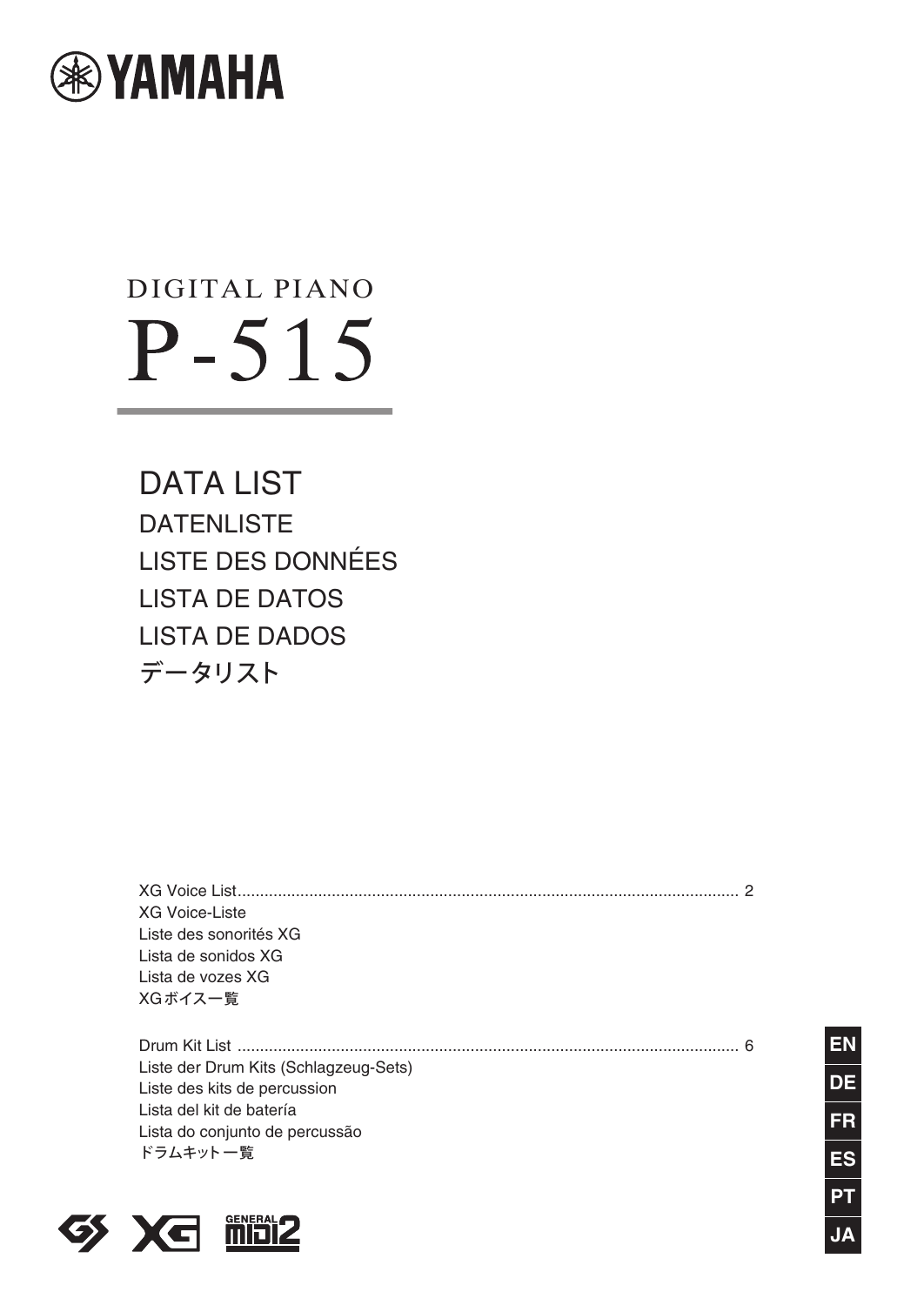## <span id="page-1-0"></span>**XG Voice List / XG Voice-Liste / Liste des sonorités XG / Lista de sonidos XG / Lista de vozes XG /** XGボイス一覧

| Voice group | Voice name                                                                                                                                                                                                                                                                                                                                                                                                                                                                                                                                                                                                                                                                                                                                                                                                | <b>MSB</b>          | <b>LSB</b>   | <b>PRG</b>     |
|-------------|-----------------------------------------------------------------------------------------------------------------------------------------------------------------------------------------------------------------------------------------------------------------------------------------------------------------------------------------------------------------------------------------------------------------------------------------------------------------------------------------------------------------------------------------------------------------------------------------------------------------------------------------------------------------------------------------------------------------------------------------------------------------------------------------------------------|---------------------|--------------|----------------|
| PIANO       | GrandPiano                                                                                                                                                                                                                                                                                                                                                                                                                                                                                                                                                                                                                                                                                                                                                                                                | 0                   | 0            | 1              |
|             | GrandPiano KSP                                                                                                                                                                                                                                                                                                                                                                                                                                                                                                                                                                                                                                                                                                                                                                                            | $\circ$             | 1            | 1              |
|             | MellowGndPiano                                                                                                                                                                                                                                                                                                                                                                                                                                                                                                                                                                                                                                                                                                                                                                                            | $\circ$             | 18           | 1              |
|             | PianoStrings                                                                                                                                                                                                                                                                                                                                                                                                                                                                                                                                                                                                                                                                                                                                                                                              | 0                   | 40           | 1              |
|             | Dream                                                                                                                                                                                                                                                                                                                                                                                                                                                                                                                                                                                                                                                                                                                                                                                                     | 0                   | 41           | 1              |
|             | BrightPiano                                                                                                                                                                                                                                                                                                                                                                                                                                                                                                                                                                                                                                                                                                                                                                                               | 0                   | 0            | $\overline{c}$ |
|             | <b>BrightPiano KSP</b>                                                                                                                                                                                                                                                                                                                                                                                                                                                                                                                                                                                                                                                                                                                                                                                    | 0                   | 1            | $\overline{c}$ |
|             | E.GrandPiano                                                                                                                                                                                                                                                                                                                                                                                                                                                                                                                                                                                                                                                                                                                                                                                              | 0                   | 0            | 3              |
|             | E.GndPiano KSP                                                                                                                                                                                                                                                                                                                                                                                                                                                                                                                                                                                                                                                                                                                                                                                            | 0                   | 1            | 3              |
|             | DetunedCP80                                                                                                                                                                                                                                                                                                                                                                                                                                                                                                                                                                                                                                                                                                                                                                                               | $\circ$             | 32           | 3              |
|             | LayeredCP1                                                                                                                                                                                                                                                                                                                                                                                                                                                                                                                                                                                                                                                                                                                                                                                                | $\circ$             | 40           | 3              |
|             | LayeredCP2                                                                                                                                                                                                                                                                                                                                                                                                                                                                                                                                                                                                                                                                                                                                                                                                | $\mathsf{O}\xspace$ | 41           | 3              |
|             |                                                                                                                                                                                                                                                                                                                                                                                                                                                                                                                                                                                                                                                                                                                                                                                                           |                     |              |                |
|             | Honkytonk                                                                                                                                                                                                                                                                                                                                                                                                                                                                                                                                                                                                                                                                                                                                                                                                 | 0                   | 0            | $\overline{4}$ |
|             | Honkytonk KSP                                                                                                                                                                                                                                                                                                                                                                                                                                                                                                                                                                                                                                                                                                                                                                                             | 0                   | 1            | $\sqrt{4}$     |
|             | ElectricPiano1                                                                                                                                                                                                                                                                                                                                                                                                                                                                                                                                                                                                                                                                                                                                                                                            | 0                   | 0            | 5              |
|             | E.Piano1 KSP                                                                                                                                                                                                                                                                                                                                                                                                                                                                                                                                                                                                                                                                                                                                                                                              | 0                   | 1            | 5              |
|             | Mellow E.Piano                                                                                                                                                                                                                                                                                                                                                                                                                                                                                                                                                                                                                                                                                                                                                                                            | $\circ$             | 18           | 5              |
|             | ChorusEP1                                                                                                                                                                                                                                                                                                                                                                                                                                                                                                                                                                                                                                                                                                                                                                                                 | $\mathsf{O}\xspace$ | 32           | 5              |
|             | Hard E.Piano                                                                                                                                                                                                                                                                                                                                                                                                                                                                                                                                                                                                                                                                                                                                                                                              | 0                   | 40           | 5              |
|             | Vxfade E.Piano1                                                                                                                                                                                                                                                                                                                                                                                                                                                                                                                                                                                                                                                                                                                                                                                           | 0                   | 45           | 5              |
|             | 60s E.Piano1                                                                                                                                                                                                                                                                                                                                                                                                                                                                                                                                                                                                                                                                                                                                                                                              | 0                   | 64           | 5              |
|             | ElectricPiano2                                                                                                                                                                                                                                                                                                                                                                                                                                                                                                                                                                                                                                                                                                                                                                                            | 0                   | 0            | 6              |
|             | E.Piano2 KSP                                                                                                                                                                                                                                                                                                                                                                                                                                                                                                                                                                                                                                                                                                                                                                                              | 0                   | 1            | 6              |
|             | ChorusEP2                                                                                                                                                                                                                                                                                                                                                                                                                                                                                                                                                                                                                                                                                                                                                                                                 | 0                   | 32           | 6              |
|             | <b>DXEPHard</b>                                                                                                                                                                                                                                                                                                                                                                                                                                                                                                                                                                                                                                                                                                                                                                                           | $\circ$             | 33           | 6              |
|             | DXLegend                                                                                                                                                                                                                                                                                                                                                                                                                                                                                                                                                                                                                                                                                                                                                                                                  | $\circ$             | 34           | 6              |
|             |                                                                                                                                                                                                                                                                                                                                                                                                                                                                                                                                                                                                                                                                                                                                                                                                           |                     |              |                |
|             | <b>DXPhaseEP</b>                                                                                                                                                                                                                                                                                                                                                                                                                                                                                                                                                                                                                                                                                                                                                                                          | $\mathsf{O}\xspace$ | 40           | 6              |
|             |                                                                                                                                                                                                                                                                                                                                                                                                                                                                                                                                                                                                                                                                                                                                                                                                           |                     |              |                |
|             |                                                                                                                                                                                                                                                                                                                                                                                                                                                                                                                                                                                                                                                                                                                                                                                                           |                     |              |                |
|             |                                                                                                                                                                                                                                                                                                                                                                                                                                                                                                                                                                                                                                                                                                                                                                                                           | 0                   | 45           | 6              |
|             | Harpsichord                                                                                                                                                                                                                                                                                                                                                                                                                                                                                                                                                                                                                                                                                                                                                                                               | 0                   | 0            | 7              |
|             | Harpsichord KSP                                                                                                                                                                                                                                                                                                                                                                                                                                                                                                                                                                                                                                                                                                                                                                                           | 0                   | $\mathbf{1}$ | 7              |
|             | Harpsichord2                                                                                                                                                                                                                                                                                                                                                                                                                                                                                                                                                                                                                                                                                                                                                                                              | $\Omega$            | 25           | $\overline{7}$ |
|             | Harpsichord3                                                                                                                                                                                                                                                                                                                                                                                                                                                                                                                                                                                                                                                                                                                                                                                              | $\mathbb O$         | 35           | $\overline{7}$ |
|             | Clavi                                                                                                                                                                                                                                                                                                                                                                                                                                                                                                                                                                                                                                                                                                                                                                                                     | 0                   | 0            | 8              |
|             | Clavi KSP                                                                                                                                                                                                                                                                                                                                                                                                                                                                                                                                                                                                                                                                                                                                                                                                 | 0                   | 1            | 8              |
|             |                                                                                                                                                                                                                                                                                                                                                                                                                                                                                                                                                                                                                                                                                                                                                                                                           |                     |              |                |
|             |                                                                                                                                                                                                                                                                                                                                                                                                                                                                                                                                                                                                                                                                                                                                                                                                           |                     |              |                |
|             |                                                                                                                                                                                                                                                                                                                                                                                                                                                                                                                                                                                                                                                                                                                                                                                                           |                     |              |                |
|             |                                                                                                                                                                                                                                                                                                                                                                                                                                                                                                                                                                                                                                                                                                                                                                                                           |                     |              |                |
|             |                                                                                                                                                                                                                                                                                                                                                                                                                                                                                                                                                                                                                                                                                                                                                                                                           |                     |              |                |
|             |                                                                                                                                                                                                                                                                                                                                                                                                                                                                                                                                                                                                                                                                                                                                                                                                           |                     |              |                |
|             |                                                                                                                                                                                                                                                                                                                                                                                                                                                                                                                                                                                                                                                                                                                                                                                                           |                     |              |                |
|             |                                                                                                                                                                                                                                                                                                                                                                                                                                                                                                                                                                                                                                                                                                                                                                                                           |                     |              |                |
|             |                                                                                                                                                                                                                                                                                                                                                                                                                                                                                                                                                                                                                                                                                                                                                                                                           |                     |              |                |
|             | Vibraphone KSP                                                                                                                                                                                                                                                                                                                                                                                                                                                                                                                                                                                                                                                                                                                                                                                            | 0                   | 1            | 12             |
|             | HardVibes                                                                                                                                                                                                                                                                                                                                                                                                                                                                                                                                                                                                                                                                                                                                                                                                 | 0                   | 45           | 12             |
|             | Marimba                                                                                                                                                                                                                                                                                                                                                                                                                                                                                                                                                                                                                                                                                                                                                                                                   | 0                   | 0            | 13             |
|             | Marimba KSP                                                                                                                                                                                                                                                                                                                                                                                                                                                                                                                                                                                                                                                                                                                                                                                               | $\Omega$            | 1            | 13             |
|             | SineMarimba                                                                                                                                                                                                                                                                                                                                                                                                                                                                                                                                                                                                                                                                                                                                                                                               | 0                   | 64           | 13             |
|             | Balimba                                                                                                                                                                                                                                                                                                                                                                                                                                                                                                                                                                                                                                                                                                                                                                                                   | 0                   | 97           | 13             |
|             |                                                                                                                                                                                                                                                                                                                                                                                                                                                                                                                                                                                                                                                                                                                                                                                                           | 0                   | 98           | 13             |
|             |                                                                                                                                                                                                                                                                                                                                                                                                                                                                                                                                                                                                                                                                                                                                                                                                           |                     |              |                |
|             |                                                                                                                                                                                                                                                                                                                                                                                                                                                                                                                                                                                                                                                                                                                                                                                                           |                     |              |                |
|             |                                                                                                                                                                                                                                                                                                                                                                                                                                                                                                                                                                                                                                                                                                                                                                                                           |                     |              |                |
|             |                                                                                                                                                                                                                                                                                                                                                                                                                                                                                                                                                                                                                                                                                                                                                                                                           |                     |              |                |
|             |                                                                                                                                                                                                                                                                                                                                                                                                                                                                                                                                                                                                                                                                                                                                                                                                           |                     |              |                |
|             |                                                                                                                                                                                                                                                                                                                                                                                                                                                                                                                                                                                                                                                                                                                                                                                                           |                     |              |                |
|             |                                                                                                                                                                                                                                                                                                                                                                                                                                                                                                                                                                                                                                                                                                                                                                                                           |                     |              |                |
|             |                                                                                                                                                                                                                                                                                                                                                                                                                                                                                                                                                                                                                                                                                                                                                                                                           | 0                   | 96           | 16             |
|             | Santur                                                                                                                                                                                                                                                                                                                                                                                                                                                                                                                                                                                                                                                                                                                                                                                                    | 0                   | 97           | 16             |
| ORGAN       | DrawbarOrgan                                                                                                                                                                                                                                                                                                                                                                                                                                                                                                                                                                                                                                                                                                                                                                                              | 0                   | $\circ$      | 17             |
|             | DetDrawOrgan                                                                                                                                                                                                                                                                                                                                                                                                                                                                                                                                                                                                                                                                                                                                                                                              | 0                   | 32           | 17             |
|             | 60sDrawOrgan1                                                                                                                                                                                                                                                                                                                                                                                                                                                                                                                                                                                                                                                                                                                                                                                             | 0                   | 33           | 17             |
|             | 60sDrawOrgan2                                                                                                                                                                                                                                                                                                                                                                                                                                                                                                                                                                                                                                                                                                                                                                                             | $\mathbb O$         | 34           | 17             |
|             |                                                                                                                                                                                                                                                                                                                                                                                                                                                                                                                                                                                                                                                                                                                                                                                                           | $\mathbb O$         | 35           | 17             |
|             |                                                                                                                                                                                                                                                                                                                                                                                                                                                                                                                                                                                                                                                                                                                                                                                                           | 0                   | 36           | 17             |
|             |                                                                                                                                                                                                                                                                                                                                                                                                                                                                                                                                                                                                                                                                                                                                                                                                           |                     |              |                |
|             |                                                                                                                                                                                                                                                                                                                                                                                                                                                                                                                                                                                                                                                                                                                                                                                                           |                     |              |                |
|             |                                                                                                                                                                                                                                                                                                                                                                                                                                                                                                                                                                                                                                                                                                                                                                                                           |                     |              |                |
|             | DX+AnalogEP<br>41<br>6<br>0<br><b>DXKotoEP</b><br>0<br>42<br>6<br>VXfadeEl.Piano2<br>ClaviWah<br>27<br>0<br>8<br>PulseClavi<br>0<br>64<br>8<br>PierceClavi<br>8<br>0<br>65<br>CHROMATIC PERC.<br>Celesta<br>$\circ$<br>0<br>9<br>Glockenspiel<br>$\mathbb O$<br>0<br>10<br>MusicBox<br>$\mathbb O$<br>$\mathbb O$<br>11<br>MusicBox2<br>64<br>11<br>0<br>Vibraphone<br>0<br>0<br>12<br>LogDrums<br>Xylophone<br>0<br>14<br>0<br><b>TubularBells</b><br>15<br>0<br>0<br>ChurchBells<br>15<br>96<br>0<br>15<br>Carillon<br>$\mathbb O$<br>97<br>Dulcimer<br>$\mathbb O$<br>0<br>16<br>Dulcimer2<br>$\mathbb O$<br>35<br>16<br>Cimbalom<br>70sDrawOrgan1<br>DrawbarOrgan2<br>60sDrawOrgan3<br>0<br>37<br>17<br>17<br>EvenBarOrgan<br>38<br>0<br>16+2'2_3Organ<br>40<br>17<br>0<br>OrganBass<br>64<br>17<br>0 |                     |              |                |
|             |                                                                                                                                                                                                                                                                                                                                                                                                                                                                                                                                                                                                                                                                                                                                                                                                           |                     |              |                |

| Voice group   | Voice name                     | <b>MSB</b> | LSB      | PRG      |
|---------------|--------------------------------|------------|----------|----------|
| ORGAN         | 70sDrawOrgan2                  | 0          | 65       | 17       |
|               | CheezyOrgan                    | 0          | 66       | 17       |
|               | DrawbarOrgan3                  | 0          | 67       | 17       |
|               | Perc.Organ1                    | 0          | 0        | 18       |
|               | 70sPerc.Organ1                 | 0          | 24       | 18       |
|               | DetPerc.Organ                  | 0          | 32       | 18       |
|               | LightOrgan                     | 0          | 33       | 18       |
|               | Perc.Organ2                    | 0          | 37       | 18       |
|               | RockOrgan                      | 0          | 0        | 19       |
|               | RotaryOrgan                    | 0          | 64       | 19       |
|               | SlowRotary                     | 0          | 65       | 19       |
|               | FastRotary                     | 0          | 66       | 19       |
|               | ChurchOrgan                    | 0          | 0        | 20       |
|               | ChurchOrgan3                   | 0          | 32       | 20       |
|               | ChurchOrgan2                   | 0<br>0     | 35<br>40 | 20<br>20 |
|               | NotreDame<br>OrganFlute        | 0          | 64       | 20       |
|               | Trem.OrganFlute                | 0          | 65       | 20       |
|               | ReedOrgan                      | 0          | 0        | 21       |
|               | PuffOrgan                      | 0          | 40       | 21       |
|               | Accordion                      | 0          | 0        | 22       |
|               | AccordionItalian               | 0          | 32       | 22       |
|               | Harmonica                      | 0          | 0        | 23       |
|               | Harmonica2                     | 0          | 32       | 23       |
|               | TangoAccordion                 | 0          | 0        | 24       |
|               | TangoAccord2                   | 0          | 64       | 24       |
| <b>GUITAR</b> | NylonGuitar                    | 0          | 0        | 25       |
|               | NylonGuitar2                   | 0          | 16       | 25       |
|               | NylonGuitar3                   | 0          | 25       | 25       |
|               | VelocityGtHarmo                | 0          | 43       | 25       |
|               | Ukulele                        | 0          | 96       | 25       |
|               | SteelGuitar                    | 0          | 0        | 26       |
|               | SteelGuitar2                   | 0          | 16       | 26       |
|               | 12StrGuitar                    | 0          | 35       | 26       |
|               | Nylon&Steel                    | 0          | 40       | 26       |
|               | Steel&Body                     | 0          | 41       | 26       |
|               | Mandolin                       | 0          | 96       | 26       |
|               | <b>JazzGuitar</b>              | 0          | 0        | 27       |
|               | MellowGuitar                   | 0          | 18       | 27       |
|               | JazzAmp                        | 0          | 32       | 27       |
|               | CleanGuitar                    | 0          | 0        | 28       |
|               | ChorusGuitar                   | 0          | 32       | 28       |
|               | MutedGuitar                    | 0          | 0        | 29       |
|               | FunkGuitar1                    | 0          | 40       | 29       |
|               | MuteSteelGuitar<br>FunkGuitar2 | 0<br>0     | 41<br>43 | 29<br>29 |
|               | JazzMan                        | 0          | 45       |          |
|               | Overdriven                     | 0          | 0        | 29<br>30 |
|               | GuitarPinch                    | 0          | 43       | 30       |
|               | DistortionGuitar               | 0          | 0        | 31       |
|               | FeedbackGuitar                 | 0          | 40       | 31       |
|               | FeedbackGtr2                   | 0          | 41       | 31       |
|               | GuitarHarmonics                | 0          | 0        | 32       |
|               | GuitarFeedback                 | 0          | 65       | 32       |
|               | GuitarHarmonic2                | 0          | 66       | 32       |
| <b>BASS</b>   | AcousticBass                   | 0          | 0        | 33       |
|               | JazzRhythm                     | 0          | 40       | 33       |
|               | VXUprghtBass                   | 0          | 45       | 33       |
|               | FingerBass                     | 0          | 0        | 34       |
|               | FingerBassDark                 | 0          | 18       | 34       |
|               | FlangeBass                     | 0          | 27       | 34       |
|               | Bass&DistEG                    | 0          | 40       | 34       |
|               | FingerSlapBass                 | 0          | 43       | 34       |
|               | FingerBass2                    | 0          | 45       | 34       |
|               | ModulatedBass                  | 0          | 65       | 34       |
|               | PickBass                       | 0          | 0        | 35       |
|               | MutePickBass                   | 0          | 28       | 35       |
|               | FretlessBass                   | 0          | 0        | 36       |
|               | FretlessBass2                  | 0          | 32       | 36       |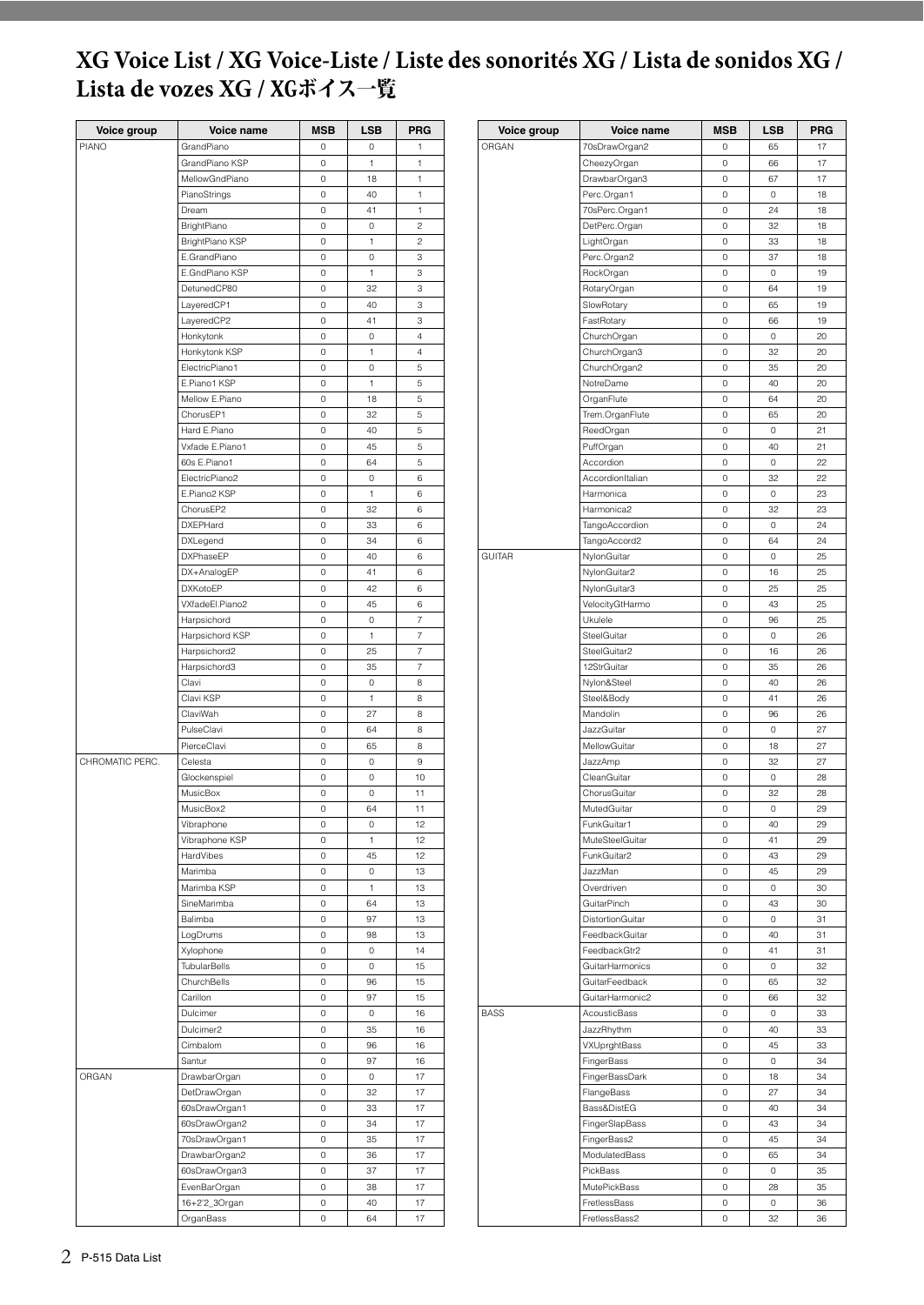| Voice group     | Voice name       | <b>MSB</b> | LSB         | <b>PRG</b> |
|-----------------|------------------|------------|-------------|------------|
| <b>BASS</b>     | FretlessBass3    | 0          | 33          | 36         |
|                 | FretlessBass4    | 0          | 34          | 36         |
|                 | SynthFretless    | 0          | 96          | 36         |
|                 | SmthFretless     | 0          | 97          | 36         |
|                 | SlapBass1        | 0          | $\mathbb O$ | 37         |
|                 |                  | 0          | 27          | 37         |
|                 | ResonantSlap     |            |             |            |
|                 | PunchThumb       | 0          | 32          | 37         |
|                 | SlapBass2        | 0          | 0           | 38         |
|                 | VeloSwitchSlap   | 0          | 43          | 38         |
|                 | SynthBass1       | 0          | 0           | 39         |
|                 | SynthBass1Dark   | 0          | 18          | 39         |
|                 | FastResoBass     | 0          | 20          | 39         |
|                 | AcidBass         | 0          | 24          | 39         |
|                 | ClaviBass        | 0          | 35          | 39         |
|                 | TechnoBass       | 0          | 40          | 39         |
|                 | Orbiter          | 0          | 64          | 39         |
|                 | SquareBass       | 0          | 65          | 39         |
|                 | RubberBass       | 0          | 66          | 39         |
|                 | Hammer           | 0          | 96          | 39         |
|                 |                  |            |             | 40         |
|                 | SynthBass2       | 0          | $\mathbb O$ |            |
|                 | MellowSynBass    | 0          | 6           | 40         |
|                 | SequenceBass     | 0          | 12          | 40         |
|                 | ClickSynthBass   | 0          | 18          | 40         |
|                 | SynthBass2Dark   | 0          | 19          | 40         |
|                 | SmoothSynBass    | 0          | 32          | 40         |
|                 | ModulrSynBass    | 0          | 40          | 40         |
|                 | <b>DXBass</b>    | 0          | 41          | 40         |
|                 | <b>XWireBass</b> | 0          | 64          | 40         |
| <b>STRINGS</b>  | Violin           | 0          | 0           | 41         |
|                 | SlowAttackViolin | 0          | 8           | 41         |
|                 | Viola            | 0          | 0           | 42         |
|                 |                  |            |             | 43         |
|                 | Cello            | 0          | 0           |            |
|                 | Contrabass       | 0          | 0           | 44         |
|                 | TremoloStrings   | 0          | 0           | 45         |
|                 | SlwAtkTremStr    | 0          | 8           | 45         |
|                 | SuspenseStrings  | 0          | 40          | 45         |
|                 | PizzicatoStrings | 0          | 0           | 46         |
|                 | OrchestralHarp   | 0          | 0           | 47         |
|                 | YangQin          | 0          | 40          | 47         |
|                 | Timpani          | 0          | 0           | 48         |
| <b>ENSEMBLE</b> | Strings1         | 0          | 0           | 49         |
|                 | StereoStrings    | 0          | 3           | 49         |
|                 | SlwAtkStrings    | 0          | 8           | 49         |
|                 | ArcoStrings      | 0          | 24          | 49         |
|                 |                  |            |             |            |
|                 | 60sStrings       | 0          | 35          | 49         |
|                 | Orchestra        | 0          | 40          | 49         |
|                 | Orchestra2       | 0          | 41          | 49         |
|                 | TremoloOrchstra  | 0          | 42          | 49         |
|                 | VelocityStrings  | 0          | 45          | 49         |
|                 | Strings2         | O          | $\cap$      | 50         |
|                 | StereoSlwStrings | 0          | 3           | 50         |
|                 | LegatoStrings    | 0          | 8           | 50         |
|                 | WarmStrings      | 0          | 40          | 50         |
|                 | Kingdom          | 0          | 41          | 50         |
|                 | 70sStrings       | 0          | 64          | 50         |
|                 | Strings3         | 0          | 65          | 50         |
|                 | SynthStrings1    | 0          | $\mathbb O$ | 51         |
|                 |                  |            |             |            |
|                 | ResonantStrings  | 0          | 27          | 51         |
|                 | SynthStrings4    | 0          | 64          | 51         |
|                 | SynthStrings5    | 0          | 65          | 51         |
|                 | SynthStrings2    | 0          | 0           | 52         |
|                 | ChoirAahs        | 0          | 0           | 53         |
|                 | StereoChoir      | 0          | 3           | 53         |
|                 | ChoirAahs2       | 0          | 16          | 53         |
|                 | MellowChoir      | 0          | 32          | 53         |
|                 | ChoirStrings     | 0          | 40          | 53         |
|                 | VoiceOohs        | 0          | $\mathbb O$ | 54         |
|                 | SynthVoice       | 0          | 0           | 55         |
|                 |                  |            |             |            |
|                 | SynthVoice2      | 0          | 40          | 55         |

| <b>ENSEMBLE</b><br>Choral<br>41<br>55<br>0<br>55<br>AnalogVoice<br>0<br>64<br>OrchestraHit<br>0<br>0<br>56<br>OrchestraHit2<br>0<br>35<br>56<br>Impact<br>0<br>64<br>56<br><b>BRASS</b><br>Trumpet<br>0<br>0<br>57<br>Trumpet2<br>57<br>0<br>16<br>17<br>BrightTrumpet<br>0<br>57<br>WarmTrumpet<br>32<br>57<br>0<br>Trombone<br>0<br>0<br>58<br>Trombone2<br>0<br>18<br>58<br>Tuba<br>0<br>0<br>59<br>Tuba2<br>0<br>16<br>59<br>MutedTrumpet<br>0<br>0<br>60<br>FrenchHorn<br>0<br>0<br>61<br>FrenchHornSolo<br>0<br>6<br>61<br>FrenchHorn2<br>0<br>32<br>61<br>HornOrchestra<br>0<br>37<br>61<br><b>BrassSection</b><br>0<br>0<br>62<br>Tp&TbSection<br>0<br>35<br>62<br>BrassSection2<br>0<br>40<br>62<br>HighBrass<br>41<br>62<br>0<br>MellowBrass<br>42<br>0<br>62<br>SynthBrass1<br>0<br>63<br>0<br>QuackBrass<br>0<br>12<br>63<br>ResoSynthBrass<br>0<br>20<br>63<br>PolyBrass<br>0<br>24<br>63<br>SynthBrass3<br>0<br>27<br>63<br>JumpBrass<br>0<br>32<br>63<br>An.VeloBrass1<br>45<br>0<br>63<br>AnalogBrass1<br>0<br>64<br>63<br>SynthBrass2<br>64<br>0<br>0<br>SoftBrass<br>0<br>18<br>64<br>SynthBrass4<br>0<br>40<br>64<br>ChoirBrass<br>0<br>41<br>64<br>An.VeloBrass2<br>0<br>45<br>64<br>AnalogBrass2<br>64<br>64<br>0<br>REED<br>65<br>SopranoSax<br>0<br>0<br>AltoSax<br>0<br>0<br>66<br>SaxSection<br>0<br>40<br>66<br>HyperAltoSax<br>0<br>43<br>66<br>TenorSax<br>0<br>0<br>67<br>BreathyTenor<br>0<br>40<br>67<br>SoftTenorSax<br>0<br>41<br>67<br>TenorSax2<br>64<br>0<br>67<br><b>BaritoneSax</b><br>0<br>$\mathbb O$<br>68<br>69<br>Oboe<br>0<br>0<br>EnglishHorn<br>0<br>$\mathbf 0$<br>70<br>Bassoon<br>0<br>0<br>71<br>0<br>72<br>Clarinet<br>0<br>PIPE<br>Piccolo<br>0<br>0<br>73<br>74<br>0<br>0<br>Flute<br>0<br>75<br>Recorder<br>0<br>PanFlute<br>0<br>76<br>0<br>77<br>BlownBottle<br>0<br>$\circ$<br>Shakuhachi<br>0<br>0<br>78<br>Whistle<br>0<br>0<br>79<br>Ocarina<br>0<br>0<br>80<br>SYNTH LEAD<br>SquareLead<br>0<br>0<br>81<br>SquareLead2<br>0<br>6<br>81<br>LMSquare<br>81<br>0<br>8<br>Hollow<br>18<br>81<br>0<br>Shroud<br>0<br>19<br>81<br>Mellow<br>0<br>64<br>81<br>SoloSine<br>0<br>65<br>81<br>SineLead<br>0<br>66<br>81<br>SawtoothLead<br>0<br>0<br>82<br>SawtoothLead2<br>82<br>0<br>6 | Voice group | Voice name | <b>MSB</b> | <b>LSB</b> | <b>PRG</b> |
|---------------------------------------------------------------------------------------------------------------------------------------------------------------------------------------------------------------------------------------------------------------------------------------------------------------------------------------------------------------------------------------------------------------------------------------------------------------------------------------------------------------------------------------------------------------------------------------------------------------------------------------------------------------------------------------------------------------------------------------------------------------------------------------------------------------------------------------------------------------------------------------------------------------------------------------------------------------------------------------------------------------------------------------------------------------------------------------------------------------------------------------------------------------------------------------------------------------------------------------------------------------------------------------------------------------------------------------------------------------------------------------------------------------------------------------------------------------------------------------------------------------------------------------------------------------------------------------------------------------------------------------------------------------------------------------------------------------------------------------------------------------------------------------------------------------------------------------------------------------------------------------------------------------------------------------------------------------------------------------------------------------------------------------------------------------------------------------------------------------------------------------------------------------------------------------------------------------------------------------------|-------------|------------|------------|------------|------------|
|                                                                                                                                                                                                                                                                                                                                                                                                                                                                                                                                                                                                                                                                                                                                                                                                                                                                                                                                                                                                                                                                                                                                                                                                                                                                                                                                                                                                                                                                                                                                                                                                                                                                                                                                                                                                                                                                                                                                                                                                                                                                                                                                                                                                                                             |             |            |            |            |            |
|                                                                                                                                                                                                                                                                                                                                                                                                                                                                                                                                                                                                                                                                                                                                                                                                                                                                                                                                                                                                                                                                                                                                                                                                                                                                                                                                                                                                                                                                                                                                                                                                                                                                                                                                                                                                                                                                                                                                                                                                                                                                                                                                                                                                                                             |             |            |            |            |            |
|                                                                                                                                                                                                                                                                                                                                                                                                                                                                                                                                                                                                                                                                                                                                                                                                                                                                                                                                                                                                                                                                                                                                                                                                                                                                                                                                                                                                                                                                                                                                                                                                                                                                                                                                                                                                                                                                                                                                                                                                                                                                                                                                                                                                                                             |             |            |            |            |            |
|                                                                                                                                                                                                                                                                                                                                                                                                                                                                                                                                                                                                                                                                                                                                                                                                                                                                                                                                                                                                                                                                                                                                                                                                                                                                                                                                                                                                                                                                                                                                                                                                                                                                                                                                                                                                                                                                                                                                                                                                                                                                                                                                                                                                                                             |             |            |            |            |            |
|                                                                                                                                                                                                                                                                                                                                                                                                                                                                                                                                                                                                                                                                                                                                                                                                                                                                                                                                                                                                                                                                                                                                                                                                                                                                                                                                                                                                                                                                                                                                                                                                                                                                                                                                                                                                                                                                                                                                                                                                                                                                                                                                                                                                                                             |             |            |            |            |            |
|                                                                                                                                                                                                                                                                                                                                                                                                                                                                                                                                                                                                                                                                                                                                                                                                                                                                                                                                                                                                                                                                                                                                                                                                                                                                                                                                                                                                                                                                                                                                                                                                                                                                                                                                                                                                                                                                                                                                                                                                                                                                                                                                                                                                                                             |             |            |            |            |            |
|                                                                                                                                                                                                                                                                                                                                                                                                                                                                                                                                                                                                                                                                                                                                                                                                                                                                                                                                                                                                                                                                                                                                                                                                                                                                                                                                                                                                                                                                                                                                                                                                                                                                                                                                                                                                                                                                                                                                                                                                                                                                                                                                                                                                                                             |             |            |            |            |            |
|                                                                                                                                                                                                                                                                                                                                                                                                                                                                                                                                                                                                                                                                                                                                                                                                                                                                                                                                                                                                                                                                                                                                                                                                                                                                                                                                                                                                                                                                                                                                                                                                                                                                                                                                                                                                                                                                                                                                                                                                                                                                                                                                                                                                                                             |             |            |            |            |            |
|                                                                                                                                                                                                                                                                                                                                                                                                                                                                                                                                                                                                                                                                                                                                                                                                                                                                                                                                                                                                                                                                                                                                                                                                                                                                                                                                                                                                                                                                                                                                                                                                                                                                                                                                                                                                                                                                                                                                                                                                                                                                                                                                                                                                                                             |             |            |            |            |            |
|                                                                                                                                                                                                                                                                                                                                                                                                                                                                                                                                                                                                                                                                                                                                                                                                                                                                                                                                                                                                                                                                                                                                                                                                                                                                                                                                                                                                                                                                                                                                                                                                                                                                                                                                                                                                                                                                                                                                                                                                                                                                                                                                                                                                                                             |             |            |            |            |            |
|                                                                                                                                                                                                                                                                                                                                                                                                                                                                                                                                                                                                                                                                                                                                                                                                                                                                                                                                                                                                                                                                                                                                                                                                                                                                                                                                                                                                                                                                                                                                                                                                                                                                                                                                                                                                                                                                                                                                                                                                                                                                                                                                                                                                                                             |             |            |            |            |            |
|                                                                                                                                                                                                                                                                                                                                                                                                                                                                                                                                                                                                                                                                                                                                                                                                                                                                                                                                                                                                                                                                                                                                                                                                                                                                                                                                                                                                                                                                                                                                                                                                                                                                                                                                                                                                                                                                                                                                                                                                                                                                                                                                                                                                                                             |             |            |            |            |            |
|                                                                                                                                                                                                                                                                                                                                                                                                                                                                                                                                                                                                                                                                                                                                                                                                                                                                                                                                                                                                                                                                                                                                                                                                                                                                                                                                                                                                                                                                                                                                                                                                                                                                                                                                                                                                                                                                                                                                                                                                                                                                                                                                                                                                                                             |             |            |            |            |            |
|                                                                                                                                                                                                                                                                                                                                                                                                                                                                                                                                                                                                                                                                                                                                                                                                                                                                                                                                                                                                                                                                                                                                                                                                                                                                                                                                                                                                                                                                                                                                                                                                                                                                                                                                                                                                                                                                                                                                                                                                                                                                                                                                                                                                                                             |             |            |            |            |            |
|                                                                                                                                                                                                                                                                                                                                                                                                                                                                                                                                                                                                                                                                                                                                                                                                                                                                                                                                                                                                                                                                                                                                                                                                                                                                                                                                                                                                                                                                                                                                                                                                                                                                                                                                                                                                                                                                                                                                                                                                                                                                                                                                                                                                                                             |             |            |            |            |            |
|                                                                                                                                                                                                                                                                                                                                                                                                                                                                                                                                                                                                                                                                                                                                                                                                                                                                                                                                                                                                                                                                                                                                                                                                                                                                                                                                                                                                                                                                                                                                                                                                                                                                                                                                                                                                                                                                                                                                                                                                                                                                                                                                                                                                                                             |             |            |            |            |            |
|                                                                                                                                                                                                                                                                                                                                                                                                                                                                                                                                                                                                                                                                                                                                                                                                                                                                                                                                                                                                                                                                                                                                                                                                                                                                                                                                                                                                                                                                                                                                                                                                                                                                                                                                                                                                                                                                                                                                                                                                                                                                                                                                                                                                                                             |             |            |            |            |            |
|                                                                                                                                                                                                                                                                                                                                                                                                                                                                                                                                                                                                                                                                                                                                                                                                                                                                                                                                                                                                                                                                                                                                                                                                                                                                                                                                                                                                                                                                                                                                                                                                                                                                                                                                                                                                                                                                                                                                                                                                                                                                                                                                                                                                                                             |             |            |            |            |            |
|                                                                                                                                                                                                                                                                                                                                                                                                                                                                                                                                                                                                                                                                                                                                                                                                                                                                                                                                                                                                                                                                                                                                                                                                                                                                                                                                                                                                                                                                                                                                                                                                                                                                                                                                                                                                                                                                                                                                                                                                                                                                                                                                                                                                                                             |             |            |            |            |            |
|                                                                                                                                                                                                                                                                                                                                                                                                                                                                                                                                                                                                                                                                                                                                                                                                                                                                                                                                                                                                                                                                                                                                                                                                                                                                                                                                                                                                                                                                                                                                                                                                                                                                                                                                                                                                                                                                                                                                                                                                                                                                                                                                                                                                                                             |             |            |            |            |            |
|                                                                                                                                                                                                                                                                                                                                                                                                                                                                                                                                                                                                                                                                                                                                                                                                                                                                                                                                                                                                                                                                                                                                                                                                                                                                                                                                                                                                                                                                                                                                                                                                                                                                                                                                                                                                                                                                                                                                                                                                                                                                                                                                                                                                                                             |             |            |            |            |            |
|                                                                                                                                                                                                                                                                                                                                                                                                                                                                                                                                                                                                                                                                                                                                                                                                                                                                                                                                                                                                                                                                                                                                                                                                                                                                                                                                                                                                                                                                                                                                                                                                                                                                                                                                                                                                                                                                                                                                                                                                                                                                                                                                                                                                                                             |             |            |            |            |            |
|                                                                                                                                                                                                                                                                                                                                                                                                                                                                                                                                                                                                                                                                                                                                                                                                                                                                                                                                                                                                                                                                                                                                                                                                                                                                                                                                                                                                                                                                                                                                                                                                                                                                                                                                                                                                                                                                                                                                                                                                                                                                                                                                                                                                                                             |             |            |            |            |            |
|                                                                                                                                                                                                                                                                                                                                                                                                                                                                                                                                                                                                                                                                                                                                                                                                                                                                                                                                                                                                                                                                                                                                                                                                                                                                                                                                                                                                                                                                                                                                                                                                                                                                                                                                                                                                                                                                                                                                                                                                                                                                                                                                                                                                                                             |             |            |            |            |            |
|                                                                                                                                                                                                                                                                                                                                                                                                                                                                                                                                                                                                                                                                                                                                                                                                                                                                                                                                                                                                                                                                                                                                                                                                                                                                                                                                                                                                                                                                                                                                                                                                                                                                                                                                                                                                                                                                                                                                                                                                                                                                                                                                                                                                                                             |             |            |            |            |            |
|                                                                                                                                                                                                                                                                                                                                                                                                                                                                                                                                                                                                                                                                                                                                                                                                                                                                                                                                                                                                                                                                                                                                                                                                                                                                                                                                                                                                                                                                                                                                                                                                                                                                                                                                                                                                                                                                                                                                                                                                                                                                                                                                                                                                                                             |             |            |            |            |            |
|                                                                                                                                                                                                                                                                                                                                                                                                                                                                                                                                                                                                                                                                                                                                                                                                                                                                                                                                                                                                                                                                                                                                                                                                                                                                                                                                                                                                                                                                                                                                                                                                                                                                                                                                                                                                                                                                                                                                                                                                                                                                                                                                                                                                                                             |             |            |            |            |            |
|                                                                                                                                                                                                                                                                                                                                                                                                                                                                                                                                                                                                                                                                                                                                                                                                                                                                                                                                                                                                                                                                                                                                                                                                                                                                                                                                                                                                                                                                                                                                                                                                                                                                                                                                                                                                                                                                                                                                                                                                                                                                                                                                                                                                                                             |             |            |            |            |            |
|                                                                                                                                                                                                                                                                                                                                                                                                                                                                                                                                                                                                                                                                                                                                                                                                                                                                                                                                                                                                                                                                                                                                                                                                                                                                                                                                                                                                                                                                                                                                                                                                                                                                                                                                                                                                                                                                                                                                                                                                                                                                                                                                                                                                                                             |             |            |            |            |            |
|                                                                                                                                                                                                                                                                                                                                                                                                                                                                                                                                                                                                                                                                                                                                                                                                                                                                                                                                                                                                                                                                                                                                                                                                                                                                                                                                                                                                                                                                                                                                                                                                                                                                                                                                                                                                                                                                                                                                                                                                                                                                                                                                                                                                                                             |             |            |            |            |            |
|                                                                                                                                                                                                                                                                                                                                                                                                                                                                                                                                                                                                                                                                                                                                                                                                                                                                                                                                                                                                                                                                                                                                                                                                                                                                                                                                                                                                                                                                                                                                                                                                                                                                                                                                                                                                                                                                                                                                                                                                                                                                                                                                                                                                                                             |             |            |            |            |            |
|                                                                                                                                                                                                                                                                                                                                                                                                                                                                                                                                                                                                                                                                                                                                                                                                                                                                                                                                                                                                                                                                                                                                                                                                                                                                                                                                                                                                                                                                                                                                                                                                                                                                                                                                                                                                                                                                                                                                                                                                                                                                                                                                                                                                                                             |             |            |            |            |            |
|                                                                                                                                                                                                                                                                                                                                                                                                                                                                                                                                                                                                                                                                                                                                                                                                                                                                                                                                                                                                                                                                                                                                                                                                                                                                                                                                                                                                                                                                                                                                                                                                                                                                                                                                                                                                                                                                                                                                                                                                                                                                                                                                                                                                                                             |             |            |            |            |            |
|                                                                                                                                                                                                                                                                                                                                                                                                                                                                                                                                                                                                                                                                                                                                                                                                                                                                                                                                                                                                                                                                                                                                                                                                                                                                                                                                                                                                                                                                                                                                                                                                                                                                                                                                                                                                                                                                                                                                                                                                                                                                                                                                                                                                                                             |             |            |            |            |            |
|                                                                                                                                                                                                                                                                                                                                                                                                                                                                                                                                                                                                                                                                                                                                                                                                                                                                                                                                                                                                                                                                                                                                                                                                                                                                                                                                                                                                                                                                                                                                                                                                                                                                                                                                                                                                                                                                                                                                                                                                                                                                                                                                                                                                                                             |             |            |            |            |            |
|                                                                                                                                                                                                                                                                                                                                                                                                                                                                                                                                                                                                                                                                                                                                                                                                                                                                                                                                                                                                                                                                                                                                                                                                                                                                                                                                                                                                                                                                                                                                                                                                                                                                                                                                                                                                                                                                                                                                                                                                                                                                                                                                                                                                                                             |             |            |            |            |            |
|                                                                                                                                                                                                                                                                                                                                                                                                                                                                                                                                                                                                                                                                                                                                                                                                                                                                                                                                                                                                                                                                                                                                                                                                                                                                                                                                                                                                                                                                                                                                                                                                                                                                                                                                                                                                                                                                                                                                                                                                                                                                                                                                                                                                                                             |             |            |            |            |            |
|                                                                                                                                                                                                                                                                                                                                                                                                                                                                                                                                                                                                                                                                                                                                                                                                                                                                                                                                                                                                                                                                                                                                                                                                                                                                                                                                                                                                                                                                                                                                                                                                                                                                                                                                                                                                                                                                                                                                                                                                                                                                                                                                                                                                                                             |             |            |            |            |            |
|                                                                                                                                                                                                                                                                                                                                                                                                                                                                                                                                                                                                                                                                                                                                                                                                                                                                                                                                                                                                                                                                                                                                                                                                                                                                                                                                                                                                                                                                                                                                                                                                                                                                                                                                                                                                                                                                                                                                                                                                                                                                                                                                                                                                                                             |             |            |            |            |            |
|                                                                                                                                                                                                                                                                                                                                                                                                                                                                                                                                                                                                                                                                                                                                                                                                                                                                                                                                                                                                                                                                                                                                                                                                                                                                                                                                                                                                                                                                                                                                                                                                                                                                                                                                                                                                                                                                                                                                                                                                                                                                                                                                                                                                                                             |             |            |            |            |            |
|                                                                                                                                                                                                                                                                                                                                                                                                                                                                                                                                                                                                                                                                                                                                                                                                                                                                                                                                                                                                                                                                                                                                                                                                                                                                                                                                                                                                                                                                                                                                                                                                                                                                                                                                                                                                                                                                                                                                                                                                                                                                                                                                                                                                                                             |             |            |            |            |            |
|                                                                                                                                                                                                                                                                                                                                                                                                                                                                                                                                                                                                                                                                                                                                                                                                                                                                                                                                                                                                                                                                                                                                                                                                                                                                                                                                                                                                                                                                                                                                                                                                                                                                                                                                                                                                                                                                                                                                                                                                                                                                                                                                                                                                                                             |             |            |            |            |            |
|                                                                                                                                                                                                                                                                                                                                                                                                                                                                                                                                                                                                                                                                                                                                                                                                                                                                                                                                                                                                                                                                                                                                                                                                                                                                                                                                                                                                                                                                                                                                                                                                                                                                                                                                                                                                                                                                                                                                                                                                                                                                                                                                                                                                                                             |             |            |            |            |            |
|                                                                                                                                                                                                                                                                                                                                                                                                                                                                                                                                                                                                                                                                                                                                                                                                                                                                                                                                                                                                                                                                                                                                                                                                                                                                                                                                                                                                                                                                                                                                                                                                                                                                                                                                                                                                                                                                                                                                                                                                                                                                                                                                                                                                                                             |             |            |            |            |            |
|                                                                                                                                                                                                                                                                                                                                                                                                                                                                                                                                                                                                                                                                                                                                                                                                                                                                                                                                                                                                                                                                                                                                                                                                                                                                                                                                                                                                                                                                                                                                                                                                                                                                                                                                                                                                                                                                                                                                                                                                                                                                                                                                                                                                                                             |             |            |            |            |            |
|                                                                                                                                                                                                                                                                                                                                                                                                                                                                                                                                                                                                                                                                                                                                                                                                                                                                                                                                                                                                                                                                                                                                                                                                                                                                                                                                                                                                                                                                                                                                                                                                                                                                                                                                                                                                                                                                                                                                                                                                                                                                                                                                                                                                                                             |             |            |            |            |            |
|                                                                                                                                                                                                                                                                                                                                                                                                                                                                                                                                                                                                                                                                                                                                                                                                                                                                                                                                                                                                                                                                                                                                                                                                                                                                                                                                                                                                                                                                                                                                                                                                                                                                                                                                                                                                                                                                                                                                                                                                                                                                                                                                                                                                                                             |             |            |            |            |            |
|                                                                                                                                                                                                                                                                                                                                                                                                                                                                                                                                                                                                                                                                                                                                                                                                                                                                                                                                                                                                                                                                                                                                                                                                                                                                                                                                                                                                                                                                                                                                                                                                                                                                                                                                                                                                                                                                                                                                                                                                                                                                                                                                                                                                                                             |             |            |            |            |            |
|                                                                                                                                                                                                                                                                                                                                                                                                                                                                                                                                                                                                                                                                                                                                                                                                                                                                                                                                                                                                                                                                                                                                                                                                                                                                                                                                                                                                                                                                                                                                                                                                                                                                                                                                                                                                                                                                                                                                                                                                                                                                                                                                                                                                                                             |             |            |            |            |            |
|                                                                                                                                                                                                                                                                                                                                                                                                                                                                                                                                                                                                                                                                                                                                                                                                                                                                                                                                                                                                                                                                                                                                                                                                                                                                                                                                                                                                                                                                                                                                                                                                                                                                                                                                                                                                                                                                                                                                                                                                                                                                                                                                                                                                                                             |             |            |            |            |            |
|                                                                                                                                                                                                                                                                                                                                                                                                                                                                                                                                                                                                                                                                                                                                                                                                                                                                                                                                                                                                                                                                                                                                                                                                                                                                                                                                                                                                                                                                                                                                                                                                                                                                                                                                                                                                                                                                                                                                                                                                                                                                                                                                                                                                                                             |             |            |            |            |            |
|                                                                                                                                                                                                                                                                                                                                                                                                                                                                                                                                                                                                                                                                                                                                                                                                                                                                                                                                                                                                                                                                                                                                                                                                                                                                                                                                                                                                                                                                                                                                                                                                                                                                                                                                                                                                                                                                                                                                                                                                                                                                                                                                                                                                                                             |             |            |            |            |            |
|                                                                                                                                                                                                                                                                                                                                                                                                                                                                                                                                                                                                                                                                                                                                                                                                                                                                                                                                                                                                                                                                                                                                                                                                                                                                                                                                                                                                                                                                                                                                                                                                                                                                                                                                                                                                                                                                                                                                                                                                                                                                                                                                                                                                                                             |             |            |            |            |            |
|                                                                                                                                                                                                                                                                                                                                                                                                                                                                                                                                                                                                                                                                                                                                                                                                                                                                                                                                                                                                                                                                                                                                                                                                                                                                                                                                                                                                                                                                                                                                                                                                                                                                                                                                                                                                                                                                                                                                                                                                                                                                                                                                                                                                                                             |             |            |            |            |            |
|                                                                                                                                                                                                                                                                                                                                                                                                                                                                                                                                                                                                                                                                                                                                                                                                                                                                                                                                                                                                                                                                                                                                                                                                                                                                                                                                                                                                                                                                                                                                                                                                                                                                                                                                                                                                                                                                                                                                                                                                                                                                                                                                                                                                                                             |             |            |            |            |            |
|                                                                                                                                                                                                                                                                                                                                                                                                                                                                                                                                                                                                                                                                                                                                                                                                                                                                                                                                                                                                                                                                                                                                                                                                                                                                                                                                                                                                                                                                                                                                                                                                                                                                                                                                                                                                                                                                                                                                                                                                                                                                                                                                                                                                                                             |             |            |            |            |            |
|                                                                                                                                                                                                                                                                                                                                                                                                                                                                                                                                                                                                                                                                                                                                                                                                                                                                                                                                                                                                                                                                                                                                                                                                                                                                                                                                                                                                                                                                                                                                                                                                                                                                                                                                                                                                                                                                                                                                                                                                                                                                                                                                                                                                                                             |             |            |            |            |            |
|                                                                                                                                                                                                                                                                                                                                                                                                                                                                                                                                                                                                                                                                                                                                                                                                                                                                                                                                                                                                                                                                                                                                                                                                                                                                                                                                                                                                                                                                                                                                                                                                                                                                                                                                                                                                                                                                                                                                                                                                                                                                                                                                                                                                                                             |             |            |            |            |            |
|                                                                                                                                                                                                                                                                                                                                                                                                                                                                                                                                                                                                                                                                                                                                                                                                                                                                                                                                                                                                                                                                                                                                                                                                                                                                                                                                                                                                                                                                                                                                                                                                                                                                                                                                                                                                                                                                                                                                                                                                                                                                                                                                                                                                                                             |             |            |            |            |            |
|                                                                                                                                                                                                                                                                                                                                                                                                                                                                                                                                                                                                                                                                                                                                                                                                                                                                                                                                                                                                                                                                                                                                                                                                                                                                                                                                                                                                                                                                                                                                                                                                                                                                                                                                                                                                                                                                                                                                                                                                                                                                                                                                                                                                                                             |             |            |            |            |            |
|                                                                                                                                                                                                                                                                                                                                                                                                                                                                                                                                                                                                                                                                                                                                                                                                                                                                                                                                                                                                                                                                                                                                                                                                                                                                                                                                                                                                                                                                                                                                                                                                                                                                                                                                                                                                                                                                                                                                                                                                                                                                                                                                                                                                                                             |             |            |            |            |            |
|                                                                                                                                                                                                                                                                                                                                                                                                                                                                                                                                                                                                                                                                                                                                                                                                                                                                                                                                                                                                                                                                                                                                                                                                                                                                                                                                                                                                                                                                                                                                                                                                                                                                                                                                                                                                                                                                                                                                                                                                                                                                                                                                                                                                                                             |             |            |            |            |            |
|                                                                                                                                                                                                                                                                                                                                                                                                                                                                                                                                                                                                                                                                                                                                                                                                                                                                                                                                                                                                                                                                                                                                                                                                                                                                                                                                                                                                                                                                                                                                                                                                                                                                                                                                                                                                                                                                                                                                                                                                                                                                                                                                                                                                                                             |             |            |            |            |            |
|                                                                                                                                                                                                                                                                                                                                                                                                                                                                                                                                                                                                                                                                                                                                                                                                                                                                                                                                                                                                                                                                                                                                                                                                                                                                                                                                                                                                                                                                                                                                                                                                                                                                                                                                                                                                                                                                                                                                                                                                                                                                                                                                                                                                                                             |             |            |            |            |            |
|                                                                                                                                                                                                                                                                                                                                                                                                                                                                                                                                                                                                                                                                                                                                                                                                                                                                                                                                                                                                                                                                                                                                                                                                                                                                                                                                                                                                                                                                                                                                                                                                                                                                                                                                                                                                                                                                                                                                                                                                                                                                                                                                                                                                                                             |             |            |            |            |            |
|                                                                                                                                                                                                                                                                                                                                                                                                                                                                                                                                                                                                                                                                                                                                                                                                                                                                                                                                                                                                                                                                                                                                                                                                                                                                                                                                                                                                                                                                                                                                                                                                                                                                                                                                                                                                                                                                                                                                                                                                                                                                                                                                                                                                                                             |             |            |            |            |            |
|                                                                                                                                                                                                                                                                                                                                                                                                                                                                                                                                                                                                                                                                                                                                                                                                                                                                                                                                                                                                                                                                                                                                                                                                                                                                                                                                                                                                                                                                                                                                                                                                                                                                                                                                                                                                                                                                                                                                                                                                                                                                                                                                                                                                                                             |             |            |            |            |            |
|                                                                                                                                                                                                                                                                                                                                                                                                                                                                                                                                                                                                                                                                                                                                                                                                                                                                                                                                                                                                                                                                                                                                                                                                                                                                                                                                                                                                                                                                                                                                                                                                                                                                                                                                                                                                                                                                                                                                                                                                                                                                                                                                                                                                                                             |             |            |            |            |            |
|                                                                                                                                                                                                                                                                                                                                                                                                                                                                                                                                                                                                                                                                                                                                                                                                                                                                                                                                                                                                                                                                                                                                                                                                                                                                                                                                                                                                                                                                                                                                                                                                                                                                                                                                                                                                                                                                                                                                                                                                                                                                                                                                                                                                                                             |             |            |            |            |            |
|                                                                                                                                                                                                                                                                                                                                                                                                                                                                                                                                                                                                                                                                                                                                                                                                                                                                                                                                                                                                                                                                                                                                                                                                                                                                                                                                                                                                                                                                                                                                                                                                                                                                                                                                                                                                                                                                                                                                                                                                                                                                                                                                                                                                                                             |             |            |            |            |            |
| 82<br>ThickSaw<br>0<br>8                                                                                                                                                                                                                                                                                                                                                                                                                                                                                                                                                                                                                                                                                                                                                                                                                                                                                                                                                                                                                                                                                                                                                                                                                                                                                                                                                                                                                                                                                                                                                                                                                                                                                                                                                                                                                                                                                                                                                                                                                                                                                                                                                                                                                    |             |            |            |            |            |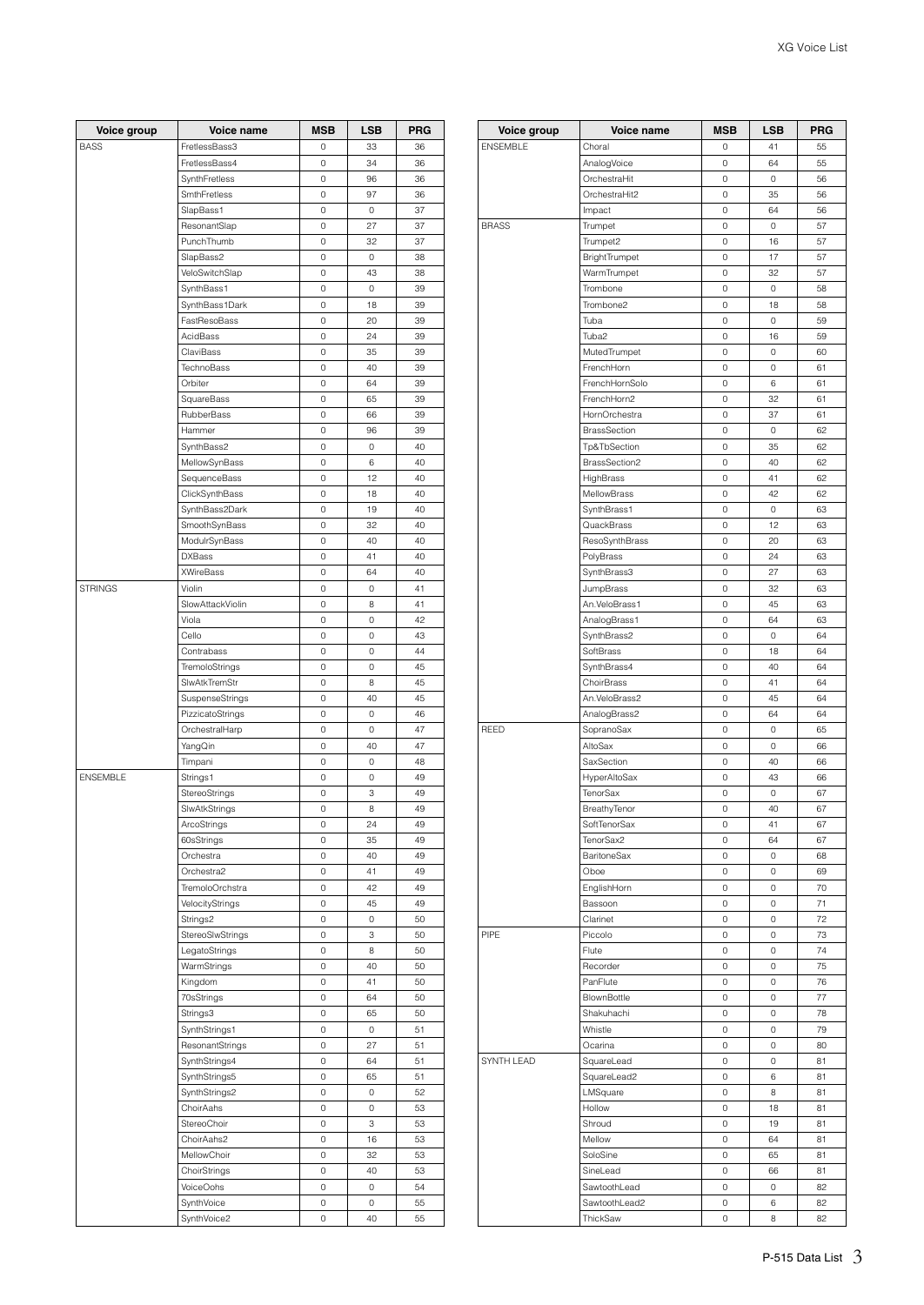| Voice group   | Voice name     | <b>MSB</b> | LSB         | <b>PRG</b> |
|---------------|----------------|------------|-------------|------------|
| SYNTH LEAD    | DynamicSaw     | 0          | 18          | 82         |
|               | DigitalSaw     | 0          | 19          | 82         |
|               | BigLead        | 0          | 20          | 82         |
|               | HeavySynth     | 0          | 24          | 82         |
|               | WaspySynth     | 0          | 25          | 82         |
|               | PulseSaw       | 0          | 40          | 82         |
|               |                |            |             | 82         |
|               | Dr.Lead        | 0<br>0     | 41<br>45    | 82         |
|               | VelocityLead   |            |             |            |
|               | SequenceAnalog | 0          | 96          | 82         |
|               | CalliopeLead   | 0          | 0           | 83         |
|               | PureLead       | 0          | 65          | 83         |
|               | ChiffLead      | 0          | 0           | 84         |
|               | Rubby          | 0          | 64          | 84         |
|               | CharangLead    | 0          | 0           | 85         |
|               | DistortedLead  | 0          | 64          | 85         |
|               | WireLead       | 0          | 65          | 85         |
|               | VoiceLead      | 0          | 0           | 86         |
|               | SynthAahs      | 0          | 24          | 86         |
|               | VoxLead        | 0          | 64          | 86         |
|               | FifthsLead     | 0          | 0           | 87         |
|               | <b>BigFive</b> | 0          | 35          | 87         |
|               | Bass&Lead      | 0          | 0           | 88         |
|               | Big&Low        | 0          | 16          | 88         |
|               | Fat&Perky      | 0          | 64          | 88         |
|               | SoftWhirl      | 0          | 65          | 88         |
| SYNTH PAD     | NewAgePad      | 0          | 0           | 89         |
|               | Fantasy        | 0          | 64          | 89         |
|               | WarmPad        | 0          | 0           | 90         |
|               | ThickPad       | 0          | 16          | 90         |
|               | SoftPad        | 0          | 17          | 90         |
|               | SinePad        | 0          | 18          | 90         |
|               | HornPad        | 0          | 64          | 90         |
|               | RotaryStrings  | 0          | 65          | 90         |
|               | PolySynthPad   | 0          | 0           | 91         |
|               | PolyPad80      | 0          | 64          | 91         |
|               | ClickPad       | 0          | 65          | 91         |
|               |                |            |             | 91         |
|               | AnalogPad      | 0          | 66<br>67    | 91         |
|               | SquarePad      | 0          |             |            |
|               | ChoirPad       | 0          | $\circ$     | 92         |
|               | Heaven         | 0          | 64          | 92         |
|               | Itopia         | 0          | 66          | 92         |
|               | CCPad          | 0          | 67          | 92         |
|               | BowedPad       | 0          | 0           | 93         |
|               | Glacier        | 0          | 64          | 93         |
|               | GlassPad       | 0          | 65          | 93         |
|               | MetallicPad    | 0          | $\circ$     | 94         |
|               | TinePad        | 0          | 64          | 94         |
|               | PanPad         | 0          | 65          | 94         |
|               | HaloPad        | 0          | 0           | 95         |
|               | SweepPad       | 0          | 0           | 96         |
|               | Shwimmer       | 0          | 20          | 96         |
|               | Converge       | 0          | 27          | 96         |
|               | PolarPad       | 0          | 64          | 96         |
|               | Celestial      | 0          | 66          | 96         |
| SYNTH EFFECTS | Rain           | 0          | $\circ$     | 97         |
|               | ClaviPad       | 0          | 45          | 97         |
|               | HarmoRain      | 0          | 64          | 97         |
|               | AfricanWind    | 0          | 65          | 97         |
|               | Carib          | 0          | 66          | 97         |
|               | SoundTrack     |            |             | 98         |
|               |                | 0          | 0           |            |
|               | Prologue       | 0          | 27          | 98         |
|               | Ancestral      | 0          | 64          | 98         |
|               | Crystal        | 0          | $\mathbb O$ | 99         |
|               | SynthDrumComp  | 0          | 12          | 99         |
|               | Popcorn        | 0          | 14          | 99         |
|               | TinyBells      | 0          | 18          | 99         |
|               | RoundGlocken   | 0          | 35          | 99         |
|               | GlockenChime   | 0          | 40          | 99         |
|               | ClearBells     | 0          | 41          | 99         |

| Voice group   | Voice name                     | <b>MSB</b> | LSB         | <b>PRG</b> |
|---------------|--------------------------------|------------|-------------|------------|
| SYNTH EFFECTS | ChorusBells                    | 0          | 42          | 99         |
|               | SynthMallet                    | 0          | 64          | 99         |
|               | SoftCrystal                    | 0          | 65          | 99         |
|               | LoudGlocken                    | 0          | 66          | 99         |
|               | ChristmasBells                 | 0          | 67          | 99         |
|               | VibraphoneBells                | 0          | 68          | 99         |
|               | DigitalBells                   | 0          | 69          | 99         |
|               | AirBells                       | 0          | 70          | 99         |
|               | BellHarp                       | 0          | 71          | 99         |
|               | Gamelimba                      | 0          | 72          | 99         |
|               | Atmosphere                     | 0          | 0           | 100        |
|               | WarmAtmos.                     | 0          | 18          | 100        |
|               | HollwRelease                   | 0          | 19          | 100        |
|               | NylonEl.Piano                  | 0          | 40          | 100        |
|               | NylonHarp                      | 0          | 64          | 100        |
|               | HarpVox                        | 0<br>0     | 65          | 100        |
|               | AtmospherePad                  | 0          | 66          | 100        |
|               | Planet<br>Brightness           | 0          | 67<br>0     | 100<br>101 |
|               | FantasyBells                   | 0          | 64          | 101        |
|               | Smokey                         | 0          | 96          | 101        |
|               | Goblins                        | 0          | 0           | 102        |
|               | GoblinsSynth                   | 0          | 64          | 102        |
|               | Creeper                        | 0          | 65          | 102        |
|               | RingPad                        | 0          | 66          | 102        |
|               | Ritual                         | 0          | 67          | 102        |
|               | ToHeaven                       | 0          | 68          | 102        |
|               | Night                          | 0          | 70          | 102        |
|               | Glisten                        | 0          | 71          | 102        |
|               | BellChoir                      | 0          | 96          | 102        |
|               | Echoes                         | 0          | 0           | 103        |
|               | Echoes2                        | 0          | 8           | 103        |
|               | EchoPan                        | 0          | 14          | 103        |
|               | EchoBells                      | 0          | 64          | 103        |
|               | BigPan                         | 0          | 65          | 103        |
|               | SynthPiano                     | 0          | 66          | 103        |
|               | Creation                       | 0          | 67          | 103        |
|               | Stardust                       | 0          | 68          | 103        |
|               | Reso&Panning<br>ScienceFiction | 0<br>0     | 69          | 103        |
|               | Starz                          | 0          | 0<br>64     | 104<br>104 |
| <b>ETHNIC</b> | Sitar                          | 0          | 0           | 105        |
|               | DetunedSitar                   | 0          | 32          | 105        |
|               | Sitar <sub>2</sub>             | 0          | 35          | 105        |
|               | Tambra                         | 0          | 96          | 105        |
|               | Tamboura                       | 0          | 97          | 105        |
|               | Banjo                          | 0          | 0           | 106        |
|               | MutedBanjo                     | 0          | 28          | 106        |
|               | Rabab                          | 0          | 96          | 106        |
|               | Gopichant                      | U          | 97          | 106        |
|               | Oud                            | 0          | 98          | 106        |
|               | Shamisen                       | 0          | 0           | 107        |
|               | Koto                           | 0          | 0           | 108        |
|               | Taisho-kin                     | 0          | 96          | 108        |
|               | Kanoon                         | 0          | 97          | 108        |
|               | Kalimba                        | 0          | 0           | 109        |
|               | Bagpipe                        | 0          | 0           | 110        |
|               | Fiddle                         | 0          | 0           | 111        |
|               | Shanai                         | 0          | 0           | 112        |
|               | Shanai2                        | 0          | 64          | 112        |
|               | Pungi                          | 0          | 96          | 112        |
|               | Hichiriki                      | 0          | 97          | 112        |
| PERCUSSIVE    | TinkleBell                     | 0          | $\mathsf O$ | 113        |
|               | Bonang                         | 0          | 96          | 113        |
|               | Altair                         | 0          | 97          | 113        |
|               | GamelanGongs<br>StereoGamlan   | 0<br>0     | 98<br>99    | 113<br>113 |
|               | RamaCymbal                     | 0          | 100         | 113        |
|               | AsianBells                     | 0          | 101         | 113        |
|               |                                |            |             |            |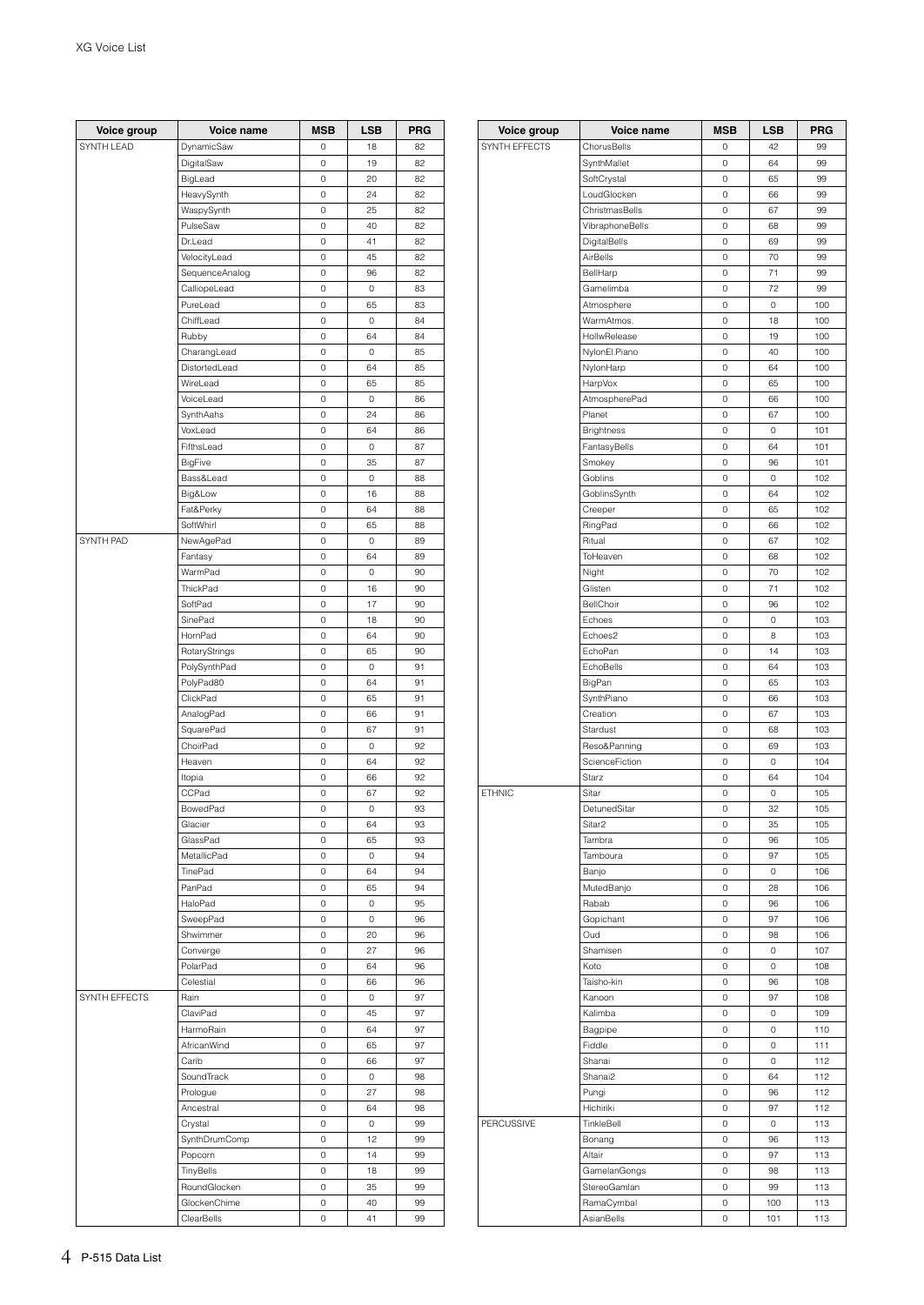| Voice group   | Voice name                 | <b>MSB</b> | LSB | <b>PRG</b> |
|---------------|----------------------------|------------|-----|------------|
| PERCUSSIVE    | Agogo                      | 0          | 0   | 114        |
|               | SteelDrums                 | 0          | 0   | 115        |
|               | GlassPercussion            | 0          | 97  | 115        |
|               | ThaiBells                  | 0          | 98  | 115        |
|               | Woodblock                  | 0          | 0   | 116        |
|               | Castanets                  | 0          | 96  | 116        |
|               | TaikoDrum                  | 0          | 0   | 117        |
|               | GranCassa                  | 0          | 96  | 117        |
|               | MelodicTom                 | 0          | 0   | 118        |
|               | MelodicTom2                | 0          | 64  | 118        |
|               | RealTom                    | 0          | 65  | 118        |
|               | RockTom                    | 0          | 66  | 118        |
|               | SynthDrum                  | 0          | 0   | 119        |
|               | AnalogTom                  | 0          | 64  | 119        |
|               | ElectroPerc.               | 0          | 65  | 119        |
|               | ReverseCymbal              | 0          | 0   | 120        |
| SOUND EFFECTS | GuitarFretNoise            | 0          | 0   | 121        |
|               | BreathNoise                | 0          | 0   | 122        |
|               | Seashore                   | 0          | 0   | 123        |
|               | <b>BirdTweet</b>           | 0          | 0   | 124        |
|               | TelephoneRing              | 0          | 0   | 125        |
|               | Helicopter                 | 0          | 0   | 126        |
|               | Applause                   | 0          | 0   | 127        |
|               | Gunshot                    | 0          | 0   | 128        |
| <b>SFX</b>    | CuttingNoise               | 64         | 0   | 1          |
|               | CuttingNoise2              | 64         | 0   | 2          |
|               | StringSlap                 | 64         | 0   | $\sqrt{4}$ |
|               | FluteKeyClick              | 64         | 0   | 17         |
|               | Shower                     | 64         | 0   | 33         |
|               | Thunder                    | 64         | 0   | 34         |
|               | Wind                       | 64         | 0   | 35         |
|               | Stream                     | 64         | 0   | 36         |
|               | <b>Bubble</b>              | 64         | 0   | 37         |
|               | Feed                       | 64         | 0   | 38         |
|               | Dog                        | 64         | 0   | 49         |
|               | Horse                      | 64         | 0   | 50         |
|               | BirdTweet2                 | 64         | 0   | 51         |
|               | Ghost                      | 64         | 0   | 55         |
|               | Maou                       | 64         | 0   | 56         |
|               | PhoneCall                  | 64         | 0   | 65         |
|               | DoorSqueak                 | 64         | 0   | 66         |
|               | DoorSlam                   | 64         | 0   | 67         |
|               | ScratchCut                 | 64         | 0   | 68         |
|               | ScratchSplit               | 64         | 0   | 69         |
|               | WindChime                  | 64         | 0   | 70         |
|               | TelephoneRing2             | 64         | 0   | 71         |
|               |                            | 64         | 0   | 81         |
|               | CarEnginelgn               | 64         | 0   | 82         |
|               | CarTiresSqel<br>CarPassing | 64         | 0   | 83         |
|               |                            |            |     |            |
|               | CarCrash                   | 64         | 0   | 84         |
|               | Siren                      | 64         | 0   | 85<br>86   |
|               | Train<br>JetPlane          | 64         | 0   |            |
|               |                            | 64         | 0   | 87         |
|               | Starship                   | 64         | 0   | 88         |
|               | Burst                      | 64         | 0   | 89         |
|               | RollerCoaster              | 64         | 0   | 90         |
|               | Submarine                  | 64         | 0   | 91         |
|               | Laugh                      | 64         | 0   | 97         |
|               | Scream                     | 64         | 0   | 98         |
|               | Punch                      | 64         | 0   | 99         |
|               | Heartbeat                  | 64         | 0   | 100        |
|               | FootSteps                  | 64         | 0   | 101        |
|               | MachineGun                 | 64         | 0   | 113        |
|               | LaserGun                   | 64         | 0   | 114        |
|               | Explosion                  | 64         | 0   | 115        |
|               | Firework                   | 64         | 0   | 116        |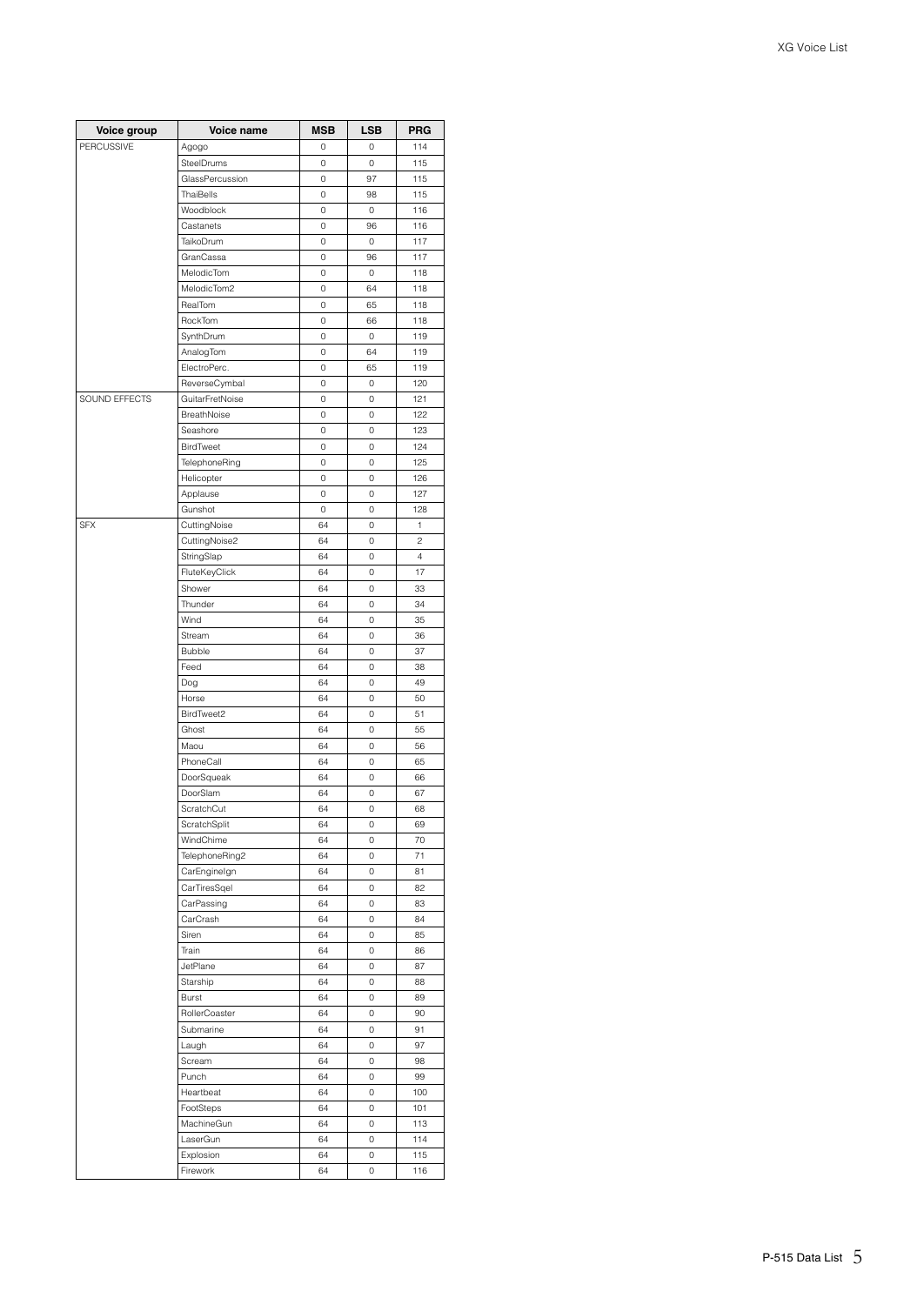## <span id="page-5-0"></span>**Drum Kit List / Liste der Drum Kits (Schlagzeug-Sets) / Liste des kits de percussion / Lista del kit de batería / Lista do conjunto de percussão /**ドラムキット一覧

|          | <b>Kit Name</b>                  | <b>Standard Kit 1</b>              |                          |                                  | <b>Standard Kit 2</b>              |                        |                                  | <b>Room Kit</b>                    |                        |                | <b>Rock Kit</b>                    |                        |                                  | <b>Electro Kit</b>                 |                |                |
|----------|----------------------------------|------------------------------------|--------------------------|----------------------------------|------------------------------------|------------------------|----------------------------------|------------------------------------|------------------------|----------------|------------------------------------|------------------------|----------------------------------|------------------------------------|----------------|----------------|
|          | MSB-LSB-PC#<br>(0rg: 1)          | $127 - 0 - 1$                      |                          |                                  | $127 - 0 - 2$                      |                        |                                  | $127 - 0 - 9$                      |                        |                | 127-0-17                           |                        |                                  | 127-0-25                           |                |                |
| Note#    | <b>MIDI Note</b>                 | <b>Full Name</b>                   | Key Off   Alt Grp<br>(1) | $(*2)$                           | <b>Full Name</b>                   | Key<br>0ff             | Alt<br>Grp                       | <b>Full Name</b>                   | Key<br><b>Off</b>      | Alt<br>Grp     | <b>Full Name</b>                   | Key<br>Off             | Alt<br>Grp                       | <b>FullN</b> ame                   | Key<br>0ff     | Alt<br>Grp     |
| 13       | $C#-1$                           | Surdo Mute                         |                          | 3                                | Surdo Mute                         |                        | 3                                | Surdo Mute                         |                        | 3              | Surdo Mute                         |                        | 3                                | Surdo Mute                         |                | $\mathbf{3}$   |
| 14       | $D-1$                            | Surdo Open                         |                          | 3                                | Surdo Open                         |                        | 3                                | Surdo Open                         |                        | 3              | Surdo Open                         |                        | $\mathsf 3$                      | Surdo Open                         |                | $_{3}$         |
| 15       | $D#-1$                           | Hi Q                               |                          |                                  | Hi Q                               |                        |                                  | Hi Q                               |                        |                | Hi Q                               |                        |                                  | Hi Q                               |                |                |
| 16<br>17 | $E-1$<br>$F-1$                   | Whip Slap<br>Scratch H             |                          |                                  | Whip Slap<br>Scratch H             |                        |                                  | Whip Slap                          |                        | $\overline{4}$ | <b>Whip Slap</b><br>Scratch H      |                        |                                  | Whip Slap                          |                | $\overline{4}$ |
| 18       | F#-1                             | Scratch L                          |                          | $\overline{4}$<br>$\overline{4}$ | Scratch L                          |                        | $\overline{4}$<br>$\overline{4}$ | Scratch H<br>Scratch L             |                        | $\overline{4}$ | Scratch L                          |                        | $\overline{4}$<br>$\overline{4}$ | Scratch H<br>Scratch L             |                | $\overline{4}$ |
| 19       | $G-1$                            | Finger Snap                        |                          |                                  | Finger Snap                        |                        |                                  | <b>Finger Snap</b>                 |                        |                | <b>Finger Snap</b>                 |                        |                                  | <b>Finger Snap</b>                 |                |                |
| 20       | $G# - 1$                         | Click Noise                        |                          |                                  | <b>Click Noise</b>                 |                        |                                  | <b>Click Noise</b>                 |                        |                | <b>Click Noise</b>                 |                        |                                  | <b>Click Noise</b>                 |                |                |
| 21       | $A-1$                            | Metronome Click                    |                          |                                  | Metronome Click                    |                        |                                  | Metronome Click                    |                        |                | Metronome Click                    |                        |                                  | Metronome Click                    |                |                |
| 22<br>23 | $A# - 1$<br>$B-1$                | Metronome Bell                     |                          |                                  | Metronome Bell<br>Seg Click L      |                        |                                  | Metronome Bell<br>Seg Click L      |                        |                | Metronome Bell<br>Seq Click L      |                        |                                  | Metronome Bell<br>Seg Click L      |                |                |
| 24       | C <sub>0</sub>                   | Seq Click L<br>Seg Click H         |                          |                                  | Seg Click H                        |                        |                                  | Seq Click H                        |                        |                | Seq Click H                        |                        |                                  | Seg Click H                        |                |                |
| 25       | C#0                              | Brush Tap                          |                          |                                  | Brush Tap                          |                        |                                  | Brush Tap                          |                        |                | Brush Tap                          |                        |                                  | Brush Tap                          |                |                |
| 26       | D <sub>0</sub>                   | <b>Brush Swirl</b>                 | ٠                        |                                  | <b>Brush Swirl</b>                 | $\bullet$              |                                  | <b>Brush Swirl</b>                 | $\bullet$              |                | <b>Brush Swirl</b>                 | $\bullet$              |                                  | <b>Brush Swirl</b>                 | $\bullet$      |                |
| 27       | D#0                              | <b>Brush Slap</b>                  |                          |                                  | <b>Brush Slap</b>                  |                        |                                  | <b>Brush Slap</b>                  |                        |                | <b>Brush Slap</b>                  |                        |                                  | <b>Brush Slap</b>                  |                |                |
| 28<br>29 | EO<br>F <sub>0</sub>             | Brush Tap Swirl<br>Snare Roll      | ٠<br>$\bullet$           |                                  | Brush Tap Swirl<br>Snare Roll      | $\bullet$<br>$\bullet$ |                                  | Brush Tap Swirl<br>Snare Roll      | $\bullet$<br>$\bullet$ |                | Brush Tap Swirl<br>Snare Roll      | $\bullet$<br>$\bullet$ |                                  | Reverse Cymbal<br>Snare Roll       | ٠<br>$\bullet$ |                |
| 30       | F#0                              | Castanet                           |                          |                                  | Castanet                           |                        |                                  | Castanet                           |                        |                | Castanet                           |                        |                                  | Hi Q 2                             |                |                |
| 31       | G <sub>0</sub>                   | Snare Soft                         |                          |                                  | Snare Soft 2                       |                        |                                  | Snare Soft                         |                        |                | Snare Noisy                        |                        |                                  | Snare Snappy Electro               |                |                |
| 32       | G#0                              | <b>Sticks</b>                      |                          |                                  | <b>Sticks</b>                      |                        |                                  | <b>Sticks</b>                      |                        |                | <b>Sticks</b>                      |                        |                                  | <b>Sticks</b>                      |                |                |
| 33       | A <sub>0</sub>                   | Kick Soft                          |                          |                                  | Kick Soft                          |                        |                                  | Kick Soft                          |                        |                | Kick Soft                          |                        |                                  | Kick 3                             |                |                |
| 34       | A#0                              | Open Rim Shot                      |                          |                                  | Open Rim Shot H Short              |                        |                                  | Open Rim Shot                      |                        |                | Open Rim Shot                      |                        |                                  | Open Rim Shot                      |                |                |
| 35<br>36 | B <sub>0</sub><br>C <sub>1</sub> | Kick Tight<br>Kick                 |                          |                                  | <b>Kick Tight</b><br>Kick Short    |                        |                                  | <b>Kick Tight</b><br>Kick          |                        |                | Kick 2<br>Kick Gate                |                        |                                  | Kick Gate<br>Kick Gate Heavy       |                |                |
| 37       | C#1                              | Side Stick                         |                          |                                  | Side Stick Light                   |                        |                                  | Side Stick                         |                        |                | Side Stick                         |                        |                                  | Side Stick                         |                |                |
| 38       | D <sub>1</sub>                   | Snare                              |                          |                                  | Snare Short                        |                        |                                  | Snare Snappy                       |                        |                | Snare Rock                         |                        |                                  | Snare Noisy 2                      |                |                |
| 39       | D#1                              | Hand Clap                          |                          |                                  | Hand Clap                          |                        |                                  | Hand Clap                          |                        |                | Hand Clap                          |                        |                                  | Hand Clap                          |                |                |
| 40       | E <sub>1</sub><br>F <sub>1</sub> | Snare Tight                        |                          |                                  | Snare Tight H                      |                        |                                  | Snare Tight Snappy                 |                        |                | Snare Rock Tight                   |                        |                                  | Snare Noisy 3<br>Tom Electro 1     |                |                |
| 41<br>42 | F#1                              | Floor Tom L<br>Hi-Hat Closed       |                          | 1                                | Floor Tom L<br>Hi-Hat Closed       |                        | $\mathbf{1}$                     | Tom Room 1<br>Hi-Hat Closed        |                        |                | Tom Rock 1<br>Hi-Hat Closed        |                        |                                  | Hi-Hat Closed                      |                |                |
| 43       | G <sub>1</sub>                   | Floor Tom H                        |                          |                                  | Floor Tom H                        |                        |                                  | Tom Room 2                         |                        |                | Tom Rock 2                         |                        |                                  | Tom Electro 2                      |                |                |
| 44       | G#1                              | Hi-Hat Pedal                       |                          | 1                                | Hi-Hat Pedal                       |                        | $\mathbf{1}$                     | Hi-Hat Pedal                       |                        |                | Hi-Hat Pedal                       |                        |                                  | Hi-Hat Pedal                       |                | $\mathbf{1}$   |
| 45       | A <sub>1</sub>                   | Low Tom                            |                          |                                  | Low Tom                            |                        |                                  | Tom Room 3                         |                        |                | Tom Rock 3                         |                        |                                  | Tom Electro 3                      |                |                |
| 46       | A#1                              | Hi-Hat Open                        |                          | 1                                | Hi-Hat Open                        |                        | $\mathbf{1}$                     | Hi-Hat Open                        |                        | 1              | Hi-Hat Open                        |                        |                                  | Hi-Hat Open                        |                | $\mathbf{1}$   |
| 47<br>48 | <b>B1</b><br>C <sub>2</sub>      | Mid Tom L<br>Mid Tom H             |                          |                                  | Mid Tom L<br>Mid Tom H             |                        |                                  | Tom Room 4<br>Tom Room 5           |                        |                | Tom Rock 4<br>Tom Rock 5           |                        |                                  | Tom Electro 4<br>Tom Electro 5     |                |                |
| 49       | C#2                              | Crash Cymbal 1                     |                          |                                  | Crash Cymbal 1                     |                        |                                  | Crash Cymbal 1                     |                        |                | Crash Cymbal 1                     |                        |                                  | Crash Cymbal 1                     |                |                |
| 50       | D <sub>2</sub>                   | High Tom                           |                          |                                  | High Tom                           |                        |                                  | Tom Room 6                         |                        |                | Tom Rock 6                         |                        |                                  | Tom Electro 6                      |                |                |
| 51       | D#2                              | Ride Cymbal 1                      |                          |                                  | Ride Cymbal 1                      |                        |                                  | Ride Cymbal 1                      |                        |                | Ride Cymbal 1                      |                        |                                  | Ride Cymbal 1                      |                |                |
| 52       | E <sub>2</sub>                   | Chinese Cymbal                     |                          |                                  | Chinese Cymbal                     |                        |                                  | Chinese Cymbal                     |                        |                | Chinese Cymbal                     |                        |                                  | Chinese Cymbal                     |                |                |
| 53<br>54 | F <sub>2</sub><br>F#2            | Ride Cymbal Cup<br>Tambourine      |                          |                                  | Ride Cymbal Cup<br>Tambourine      |                        |                                  | Ride Cymbal Cup<br>Tambourine      |                        |                | Ride Cymbal Cup<br>Tambourine      |                        |                                  | Ride Cymbal Cup<br>Tambourine      |                |                |
| 55       | G <sub>2</sub>                   | Splash Cymbal                      |                          |                                  | Splash Cymbal                      |                        |                                  | Splash Cymbal                      |                        |                | Splash Cymbal                      |                        |                                  | Splash Cymbal                      |                |                |
| 56       | G#2                              | Cowbell                            |                          |                                  | Cowbell                            |                        |                                  | Cowbell                            |                        |                | Cowbell                            |                        |                                  | Cowbell                            |                |                |
| 57       | A <sub>2</sub>                   | Crash Cymbal 2                     |                          |                                  | Crash Cymbal 2                     |                        |                                  | Crash Cymbal 2                     |                        |                | Crash Cymbal 2                     |                        |                                  | Crash Cymbal 2                     |                |                |
| 58       | A#2                              | Vibraslap                          |                          |                                  | Vibraslap                          |                        |                                  | Vibraslap                          |                        |                | Vibraslap                          |                        |                                  | Vibraslap                          |                |                |
| 59<br>60 | B <sub>2</sub><br>C <sub>3</sub> | Ride Cymbal 2<br>Bongo H           |                          |                                  | Ride Cymbal 2<br>Bongo H           |                        |                                  | Ride Cymbal 2<br>Bongo H           |                        |                | Ride Cymbal 2<br>Bongo H           |                        |                                  | Ride Cymbal 2<br>Bongo H           |                |                |
| 61       | C#3                              | Bongo L                            |                          |                                  | Bongo L                            |                        |                                  | Bongo L                            |                        |                | Bongo L                            |                        |                                  | Bongo L                            |                |                |
| 62       | D <sub>3</sub>                   | Conga H Mute                       |                          |                                  | Conga H Mute                       |                        |                                  | Conga H Mute                       |                        |                | Conga H Mute                       |                        |                                  | Conga H Mute                       |                |                |
| 63       | D#3                              | Conga H Open                       |                          |                                  | Conga H Open                       |                        |                                  | Conga H Open                       |                        |                | Conga H Open                       |                        |                                  | Conga H Open                       |                |                |
| 64<br>65 | E <sub>3</sub><br>F <sub>3</sub> | Conga L<br>Timbale H               |                          |                                  | Conga L<br>Timbale H               |                        |                                  | Conga L<br>Timbale H               |                        |                | Conga L<br>Timbale H               |                        |                                  | Conga L<br>Timbale H               |                |                |
| 66       | F#3                              | Timbale I                          |                          |                                  | Timbale L                          |                        |                                  | Timbale L                          |                        |                | Timbale L                          |                        |                                  | Timbale L                          |                |                |
| 67       | G <sub>3</sub>                   | Agogo H                            |                          |                                  | Agogo H                            |                        |                                  | Agogo H                            |                        |                | Agogo H                            |                        |                                  | Agogo H                            |                |                |
| 68       | G#3                              | Agogo L                            |                          |                                  | Agogo L                            |                        |                                  | Agogo L                            |                        |                | Agogo L                            |                        |                                  | Agogo L                            |                |                |
| 69       | A <sub>3</sub>                   | Cabasa                             |                          |                                  | Cabasa                             |                        |                                  | Cabasa                             |                        |                | Cabasa                             |                        |                                  | Cabasa                             |                |                |
| 70       | A#3                              | Maracas                            | $\bullet$                |                                  | Maracas                            | $\bullet$              |                                  | Maracas                            | $\bullet$              |                | Maracas                            |                        |                                  | Maracas                            | $\bullet$      |                |
| 71<br>72 | B <sub>3</sub><br>C4             | Samba Whistle H<br>Samba Whistle L | ٠                        |                                  | Samba Whistle H<br>Samba Whistle L | $\bullet$              |                                  | Samba Whistle H<br>Samba Whistle L | $\bullet$              |                | Samba Whistle H<br>Samba Whistle L | $\bullet$<br>$\bullet$ |                                  | Samba Whistle H<br>Samba Whistle L | $\bullet$      |                |
| 73       | C#4                              | Guiro Short                        |                          |                                  | Guiro Short                        |                        |                                  | Guiro Short                        |                        |                | Guiro Short                        |                        |                                  | Guiro Short                        |                |                |
| 74       | D <sub>4</sub>                   | Guiro Long                         | $\bullet$                |                                  | Guiro Long                         | $\bullet$              |                                  | Guiro Long                         | $\bullet$              |                | Guiro Long                         | $\bullet$              |                                  | Guiro Long                         | $\bullet$      |                |
| 75       | D#4                              | Claves                             |                          |                                  | Claves                             |                        |                                  | Claves                             |                        |                | Claves                             |                        |                                  | Claves                             |                |                |
| 76<br>77 | E4<br>F4                         | Wood Block H<br>Wood Block L       |                          |                                  | Wood Block H<br>Wood Block L       |                        |                                  | Wood Block H<br>Wood Block L       |                        |                | Wood Block H<br>Wood Block L       |                        |                                  | Wood Block H<br>Wood Block L       |                |                |
| 78       | F#4                              | Cuica Mute                         |                          |                                  | Cuica Mute                         |                        |                                  | Cuica Mute                         |                        |                | Cuica Mute                         |                        |                                  | Scratch H 2                        |                |                |
| 79       | G <sub>4</sub>                   | Cuica Open                         |                          |                                  | Cuica Open                         |                        |                                  | Cuica Open                         |                        |                | Cuica Open                         |                        |                                  | Scratch L 2                        |                |                |
| 80       | G#4                              | Triangle Mute                      |                          | $\overline{c}$                   | Triangle Mute                      |                        | $\overline{c}$                   | Triangle Mute                      |                        | $\overline{c}$ | <b>Triangle Mute</b>               |                        | $\overline{2}$                   | Triangle Mute                      |                | $\overline{c}$ |
| 81       | A4                               | Triangle Open                      |                          | $\overline{c}$                   | Triangle Open                      |                        | $\overline{c}$                   | Triangle Open                      |                        | $\overline{c}$ | Triangle Open                      |                        | $\overline{c}$                   | Triangle Open                      |                | $\overline{c}$ |
| 82       | A#4<br><b>B4</b>                 | Shaker<br>Jingle Bells             |                          |                                  | Shaker<br>Jingle Bells             |                        |                                  | Shaker<br>Jingle Bells             |                        |                | Shaker<br><b>Jingle Bells</b>      |                        |                                  | Shaker<br><b>Jingle Bells</b>      |                |                |
| 83<br>84 | C <sub>5</sub>                   | <b>Bell Tree</b>                   |                          |                                  | <b>Bell Tree</b>                   |                        |                                  | <b>Bell Tree</b>                   |                        |                | <b>Bell Tree</b>                   |                        |                                  | <b>Bell Tree</b>                   |                |                |
| 85       | C#5                              |                                    |                          |                                  |                                    |                        |                                  |                                    |                        |                |                                    |                        |                                  |                                    |                |                |
| 86       | D <sub>5</sub>                   |                                    |                          |                                  |                                    |                        |                                  |                                    |                        |                |                                    |                        |                                  |                                    |                |                |
| 87       | D#5                              |                                    |                          |                                  |                                    |                        |                                  |                                    |                        |                |                                    |                        |                                  |                                    |                |                |
| 88<br>89 | E <sub>5</sub><br>F <sub>5</sub> |                                    |                          |                                  |                                    |                        |                                  |                                    |                        |                |                                    |                        |                                  |                                    |                |                |
| 90       | F#5                              |                                    |                          |                                  |                                    |                        |                                  |                                    |                        |                |                                    |                        |                                  |                                    |                |                |
| 91       | G5                               |                                    |                          |                                  |                                    |                        |                                  |                                    |                        |                |                                    |                        |                                  |                                    |                |                |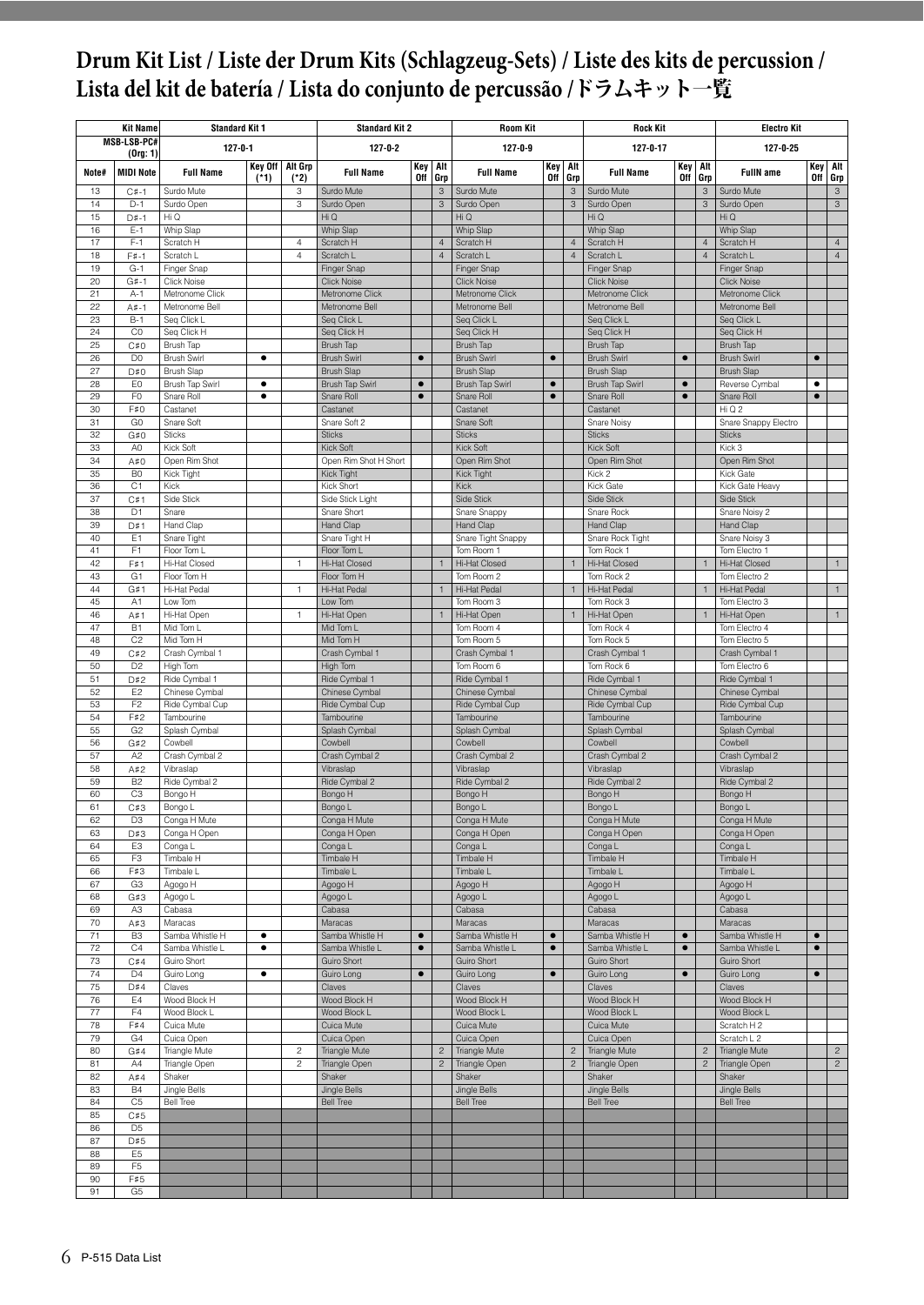

\*1 Key Off: Keys marked \*●" stop sounding the instant they are released.<br>\*1 Key Off覧ic. 「●」がついている楽器は、鍵盤を離したとき発音が止まります。<br>\*2 Alternate Group: Playing any instrument within a numbered group will immediately stop the sound of

|          | <b>Kit Name</b>                  | <b>Analog Kit</b>                       |                        |                | <b>Dance Kit</b>                        |                        |                | Jazz Kit                              |                        |                | <b>Brush Kit</b>                        |                        |                | <b>Real Brushes</b>                               |                        |                |
|----------|----------------------------------|-----------------------------------------|------------------------|----------------|-----------------------------------------|------------------------|----------------|---------------------------------------|------------------------|----------------|-----------------------------------------|------------------------|----------------|---------------------------------------------------|------------------------|----------------|
|          | MSB-LSB-PC#<br>(0rg:1)           | 127-0-26                                |                        |                | 127-0-28                                |                        |                | 127-0-33                              |                        |                | 127-0-41                                |                        |                | $127 - 0 - 42$                                    |                        |                |
| Note#    | <b>MIDI Note</b>                 | <b>Full Name</b>                        | Key<br><b>Off</b>      | Alt<br>Gro     | <b>Full Name</b>                        | Key<br>0ff             | Alt<br>Grp     | <b>Full Name</b>                      | Key<br>Off             | Alt<br>Grp     | <b>Full Name</b>                        | Key<br><b>Off</b>      | Alt<br>Grp     | <b>Full Name</b>                                  | Key<br><b>Off</b>      | Alt<br>Grp     |
| 13       | $C# - 1$                         | Surdo Mute                              |                        | 3              | Kick Dance 1                            |                        |                | Surdo Mute                            |                        | 3              | Surdo Mute                              |                        | 3              | Surdo Mute                                        |                        | 3              |
| 14       | $D-1$                            | Surdo Open                              |                        | 3              | Kick Dance 2                            |                        |                | Surdo Open                            |                        | 3              | Surdo Open                              |                        | 3              | Surdo Open                                        |                        | 3              |
| 15<br>16 | $D#-1$<br>$E-1$                  | Hi Q<br>Whip Slap                       |                        |                | Hi Q<br>Whip Slap                       | $\bullet$              |                | Hi Q<br>Whip Slap                     |                        |                | Hi Q<br>Whip Slap                       |                        |                | Hi Q<br><b>Whip Slap</b>                          |                        |                |
| 17       | $F-1$                            | Scratch H                               |                        | $\overline{4}$ | Scratch Dance 1                         | ٠                      |                | Scratch H                             |                        | $\overline{4}$ | Scratch H                               |                        | $\overline{4}$ | Scratch H                                         |                        | $\overline{4}$ |
| 18       | $F# - 1$                         | Scratch L                               |                        | $\overline{4}$ | Scratch Dance 2                         | $\bullet$              |                | Scratch L                             |                        | $\overline{4}$ | Scratch L                               |                        | $\overline{4}$ | Scratch L                                         |                        | $\overline{4}$ |
| 19       | $G-1$                            | Finger Snap                             |                        |                | Finger Snap                             |                        |                | Finger Snap                           |                        |                | Finger Snap                             |                        |                | Finger Snap                                       |                        |                |
| 20<br>21 | $G#-1$<br>$A-1$                  | Click Noise<br>Metronome Click          |                        |                | <b>Click Noise</b><br>Dance Perc 1      |                        |                | <b>Click Noise</b><br>Metronome Click |                        |                | Click Noise<br>Metronome Click          |                        |                | <b>Click Noise</b><br>Metronome Click             |                        |                |
| 22       | $A# - 1$                         | Metronome Bell                          |                        |                | Reverse Dance 1                         |                        |                | Metronome Bell                        |                        |                | Metronome Bell                          |                        |                | Metronome Bell                                    |                        |                |
| 23       | $B-1$                            | Seg Click L                             |                        |                | Dance Perc 2                            |                        |                | Seg Click L                           |                        |                | Seq Click L                             |                        |                | Vintage Tip                                       |                        |                |
| 24       | C <sub>0</sub>                   | Seq Click H                             |                        |                | Hi Q Dance 1                            |                        |                | Seq Click H                           |                        |                | Seq Click H                             |                        |                | Vintage Swirl 1                                   | $\bullet$              |                |
| 25       | C#0                              | Brush Tap                               | $\bullet$              |                | Snare Analog 3                          | ٠                      |                | Brush Tap<br><b>Brush Swirl</b>       |                        |                | Brush Tap                               | $\bullet$              |                | Vintage Slap 1                                    | ٠                      |                |
| 26<br>27 | D <sub>0</sub><br>D#0            | <b>Brush Swirl</b><br><b>Brush Slap</b> |                        |                | Vinyl Noise<br>Snare Analog 4           |                        |                | <b>Brush Slap</b>                     | $\bullet$              |                | <b>Brush Swirl</b><br><b>Brush Slap</b> |                        |                | Vintage Swirl 2<br>Vintage Slap 2                 |                        |                |
| 28       | EO                               | Reverse Cymbal                          | ٠                      |                | Reverse Cymbal                          | ٠                      |                | Brush Tap Swirl                       | $\bullet$              |                | Brush Tap Swirl                         | $\bullet$              |                | Vintage Tap Swirl                                 | ٠                      |                |
| 29       | F <sub>0</sub>                   | Snare Roll                              | $\bullet$              |                | Reverse Dance 2                         | ٠                      |                | Snare Roll                            | $\bullet$              |                | Snare Roll                              | $\bullet$              |                | Vintage Slap Swirl                                | ٠                      |                |
| 30       | F#0                              | Hi Q 2                                  |                        |                | Hi Q 2                                  |                        |                | Castanet                              |                        |                | Castanet                                |                        |                | Vintage Swirl 3                                   | ٠                      |                |
| 31<br>32 | G <sub>0</sub>                   | Snare Noisy 4<br><b>Sticks</b>          |                        |                | Snare Techno<br>Snare Dance 1           |                        |                | Snare Jazz H<br><b>Sticks</b>         |                        |                | Brush Slap 2<br><b>Sticks</b>           |                        |                | Vintage Slap 3<br><b>Sticks</b>                   |                        |                |
| 33       | G#0<br>A <sub>0</sub>            | Kick <sub>3</sub>                       |                        |                | Kick Techno Q                           |                        |                | <b>Kick Soft</b>                      |                        |                | Kick Soft                               |                        |                | Kick Soft L                                       |                        |                |
| 34       | A#0                              | Open Rim Shot                           |                        |                | Rim Gate                                |                        |                | Open Rim Shot                         |                        |                | Open Rim Shot                           |                        |                | Open Rim Shot Real Brushes                        |                        |                |
| 35       | B <sub>0</sub>                   | Kick Analog Short                       |                        |                | Kick Techno L                           |                        |                | Kick Tight                            |                        |                | Kick Tight                              |                        |                | Kick Soft H                                       |                        |                |
| 36       | C <sub>1</sub>                   | Kick Analog                             |                        |                | Kick Techno                             |                        |                | Kick Jazz                             |                        |                | Kick Jazz                               |                        |                | Kick Jazz Ambience                                |                        |                |
| 37<br>38 | C#1<br>D <sub>1</sub>            | Side Stick Analog<br>Snare Analog       |                        |                | Side Stick Analog<br>Snare Clap         |                        |                | Side Stick Light<br>Snare Jazz I      |                        |                | Side Stick Light<br>Brush Slap 3        |                        |                | Side Stick Real Brushes<br>Vintage Slap 4         |                        |                |
| 39       | D#1                              | Hand Clap                               |                        |                | Dance Clap                              |                        |                | Hand Clap                             |                        |                | Hand Clap                               |                        |                | Clap Power                                        |                        |                |
| 40       | E1                               | Snare Analog 2                          |                        |                | Snare Dry                               |                        |                | Snare Jazz M                          |                        |                | Brush Tap 2                             |                        |                | Vintage Slap 5                                    |                        |                |
| 41       | F <sub>1</sub>                   | Tom Analog 1                            |                        |                | Tom Dance 1                             |                        |                | Floor Tom L                           |                        |                | Tom Brush 1                             |                        |                | Tom Real Brushes 1                                |                        |                |
| 42       | F#1                              | Hi-Hat Closed Analog                    |                        |                | Hi-Hat Closed 3                         |                        | 1              | Hi-Hat Closed                         |                        | $\overline{1}$ | Hi-Hat Closed                           |                        | $\overline{1}$ | Hi-Hat Closed Real Brushes                        |                        | $\mathbf{1}$   |
| 43<br>44 | G <sub>1</sub><br>G#1            | Tom Analog 2<br>Hi-Hat Closed Analog 2  |                        | 1              | Tom Dance 2<br>Hi-Hat Closed Analog 3   |                        | 1              | Floor Tom H<br>Hi-Hat Pedal           |                        | 1              | Tom Brush 2<br>Hi-Hat Pedal             |                        | $\mathbf{1}$   | Tom Real Brushes 2<br>Hi-Hat Pedal Real Brushes   |                        | 1              |
| 45       | A1                               | Tom Analog 3                            |                        |                | Tom Dance 3                             |                        |                | Low Tom                               |                        |                | Tom Brush 3                             |                        |                | Tom Real Brushes 3                                |                        |                |
| 46       | A#1                              | Hi-Hat Open Analog                      |                        | 1              | Hi-Hat Open 3                           |                        | 1              | Hi-Hat Open                           |                        | 1              | Hi-Hat Open                             |                        | $\overline{1}$ | Hi-Hat Open Real Brushes                          |                        | 1              |
| 47       | <b>B1</b>                        | Tom Analog 4                            |                        |                | Tom Dance 4                             |                        |                | Mid Tom L                             |                        |                | Tom Brush 4                             |                        |                | Tom Real Brushes 4                                |                        |                |
| 48       | C <sub>2</sub>                   | Tom Analog 5                            |                        |                | Tom Dance 5                             |                        |                | Mid Tom H                             |                        |                | Tom Brush 5                             |                        |                | Tom Real Brushes 5                                |                        |                |
| 49<br>50 | C#2<br>D <sub>2</sub>            | Crash Analog<br>Tom Analog 6            |                        |                | Crash Analog<br>Tom Dance 6             |                        |                | Crash Cymbal 1<br>High Tom            |                        |                | Crash Cymbal 1<br>Tom Brush 6           |                        |                | Crash Cymbal Real Brushes 1<br>Tom Real Brushes 6 |                        |                |
| 51       | D#2                              | Ride Cymbal 1                           |                        |                | Ride Cymbal 1                           |                        |                | Ride Cymbal 1                         |                        |                | Ride Cymbal 1                           |                        |                | Ride Cymbal Real Brushes                          |                        |                |
| 52       | E <sub>2</sub>                   | Chinese Cymbal                          |                        |                | Chinese Cymbal                          |                        |                | Chinese Cymbal                        |                        |                | Chinese Cymbal                          |                        |                | China Cymbal Real Brushes                         |                        |                |
| 53       | F <sub>2</sub>                   | Ride Cymbal Cup                         |                        |                | Ride Cymbal Cup                         |                        |                | Ride Cymbal Cup                       |                        |                | Ride Cymbal Cup                         |                        |                | Ride Cup Real Brushes 1                           |                        |                |
| 54       | F#2                              | Tambourine                              |                        |                | Tambourine Analog                       |                        |                | Tambourine                            |                        |                | Tambourine                              |                        |                | Tambourine                                        |                        |                |
| 55<br>56 | G <sub>2</sub><br>G#2            | Splash Cymbal<br>Cowbell Analog         |                        |                | Splash Cymbal<br>Cowbell Dance          |                        |                | Splash Cymbal<br>Cowbell              |                        |                | Splash Cymbal<br>Cowbell                |                        |                | Splash Cymbal Real Brushes<br>Cowbell             |                        |                |
| 57       | A <sub>2</sub>                   | Crash Cymbal 2                          |                        |                | Crash Cymbal 2                          |                        |                | Crash Cymbal 2                        |                        |                | Crash Cymbal 2                          |                        |                | Crash Cymbal Real Brushes 2                       |                        |                |
| 58       | A#2                              | Vibraslap                               |                        |                | Vibraslap Analog                        |                        |                | Vibraslap                             |                        |                | Vibraslap                               |                        |                | Vibraslap                                         |                        |                |
| 59       | B <sub>2</sub>                   | Ride Cymbal 2                           |                        |                | Ride Analog                             |                        |                | Ride Cymbal 2                         |                        |                | Ride Cymbal 2                           |                        |                | Ride Cup Real Brushes 2                           |                        |                |
| 60<br>61 | C <sub>3</sub><br>C#3            | Bongo H<br>Bongo L                      |                        |                | Bongo Analog H<br>Bongo Analog L        |                        |                | Bongo H<br>Bongo L                    |                        |                | Bongo H<br>Bongo L                      |                        |                | Bongo H<br>Bongo L                                |                        |                |
| 62       | D <sub>3</sub>                   | Conga Analog H                          |                        |                | Conga Analog H                          |                        |                | Conga H Mute                          |                        |                | Conga H Mute                            |                        |                | Conga H Mute                                      |                        |                |
| 63       | D#3                              | Conga Analog M                          |                        |                | Conga Analog M                          |                        |                | Conga H Open                          |                        |                | Conga H Open                            |                        |                | Conga H Open                                      |                        |                |
| 64       | E <sub>3</sub>                   | Conga Analog L                          |                        |                | Conga Analog L                          |                        |                | Conga L                               |                        |                | Conga L                                 |                        |                | Congal                                            |                        |                |
| 65       | F <sub>3</sub>                   | Timbale H                               |                        |                | Timbale H                               |                        |                | Timbale H                             |                        |                | Timbale H<br>Timbale L                  |                        |                | <b>Timbale H</b>                                  |                        |                |
| 66<br>67 | F#3<br>G <sub>3</sub>            | Timbale L<br>Agogo H                    |                        |                | Timbale L<br>Agogo H                    |                        |                | Timbale L<br>Agogo H                  |                        |                | Agogo H                                 |                        |                | Timbale L<br>Agogo H                              |                        |                |
| 68       | G#3                              | Agogo L                                 |                        |                | Agogo L                                 |                        |                | Agogo L                               |                        |                | Agogo L                                 |                        |                | Agogo L                                           |                        |                |
| 69       | A3                               | Cabasa                                  |                        |                | Cabasa                                  |                        |                | Cabasa                                |                        |                | Cabasa                                  |                        |                | Cabasa                                            |                        |                |
| 70       | A#3                              | Maracas 2                               |                        |                | Maracas 2                               |                        |                | Maracas                               |                        |                | Maracas                                 |                        |                | Maracas                                           |                        |                |
| 71<br>72 | B <sub>3</sub><br>C4             | Samba Whistle H<br>Samba Whistle L      | $\bullet$<br>$\bullet$ |                | Samba Whistle H<br>Samba Whistle L      | $\bullet$<br>$\bullet$ |                | Samba Whistle H<br>Samba Whistle L    | $\bullet$<br>$\bullet$ |                | Samba Whistle H<br>Samba Whistle L      | $\bullet$<br>$\bullet$ |                | Samba Whistle H<br>Samba Whistle L                | $\bullet$<br>$\bullet$ |                |
| 73       | C#4                              | Guiro Short                             |                        |                | Guiro Short                             |                        |                | Guiro Short                           |                        |                | Guiro Short                             |                        |                | Guiro Short                                       |                        |                |
| 74       | D <sub>4</sub>                   | Guiro Long                              | $\bullet$              |                | Guiro Long                              | $\bullet$              |                | Guiro Long                            | $\bullet$              |                | Guiro Long                              | $\bullet$              |                | Guiro Long                                        | $\bullet$              |                |
| 75       | D#4                              | Claves <sub>2</sub>                     |                        |                | Claves <sub>2</sub>                     |                        |                | Claves                                |                        |                | Claves                                  |                        |                | Claves                                            |                        |                |
| 76       | E4<br>F4                         | Wood Block H<br>Wood Block I            |                        |                | Dance Perc 3                            | ٠                      |                | Wood Block H                          |                        |                | Wood Block H<br>Wood Block L            |                        |                | Wood Block H                                      |                        |                |
| 77<br>78 | F#4                              | Scratch H 2                             |                        |                | Dance Perc 4<br>Dance Breath 1          |                        |                | Wood Block I<br>Cuica Mute            |                        |                | Cuica Mute                              |                        |                | Wood Block L<br>Cuica Mute                        |                        |                |
| 79       | G4                               | Scratch L 2                             |                        |                | Dance Breath 2                          | ٠                      |                | Cuica Open                            |                        |                | Cuica Open                              |                        |                | Cuica Open                                        |                        |                |
| 80       | G#4                              | <b>Triangle Mute</b>                    |                        | $\overline{c}$ | <b>Triangle Mute</b>                    |                        | $\overline{c}$ | Triangle Mute                         |                        | $\overline{c}$ | Triangle Mute                           |                        | $\overline{c}$ | <b>Triangle Mute</b>                              |                        | $\overline{c}$ |
| 81       | A4                               | Triangle Open                           |                        | $\overline{c}$ | Triangle Open                           |                        | $\overline{c}$ | Triangle Open                         |                        | $\overline{c}$ | Triangle Open                           |                        | $\overline{c}$ | Triangle Open                                     |                        | $\overline{2}$ |
| 82       | A#4                              | Shaker                                  |                        |                | Shaker                                  |                        |                | Shaker                                |                        |                | Shaker                                  |                        |                | Shaker                                            |                        |                |
| 83<br>84 | <b>B4</b><br>C <sub>5</sub>      | Jingle Bells<br><b>Bell Tree</b>        |                        |                | <b>Jingle Bells</b><br><b>Bell Tree</b> |                        |                | Jingle Bells<br><b>Bell Tree</b>      |                        |                | Jingle Bells<br><b>Bell Tree</b>        |                        |                | Jingle Bells<br>Wind Chime                        |                        |                |
| 85       | C#5                              |                                         |                        |                |                                         |                        |                |                                       |                        |                |                                         |                        |                |                                                   |                        |                |
| 86       | D <sub>5</sub>                   |                                         |                        |                |                                         |                        |                |                                       |                        |                |                                         |                        |                |                                                   |                        |                |
| 87       | D#5                              |                                         |                        |                |                                         |                        |                |                                       |                        |                |                                         |                        |                |                                                   |                        |                |
| 88<br>89 | E <sub>5</sub><br>F <sub>5</sub> |                                         |                        |                |                                         |                        |                |                                       |                        |                |                                         |                        |                |                                                   |                        |                |
| 90       | F#5                              |                                         |                        |                |                                         |                        |                |                                       |                        |                |                                         |                        |                |                                                   |                        |                |
| 91       | G <sub>5</sub>                   |                                         |                        |                |                                         |                        |                |                                       |                        |                |                                         |                        |                |                                                   |                        |                |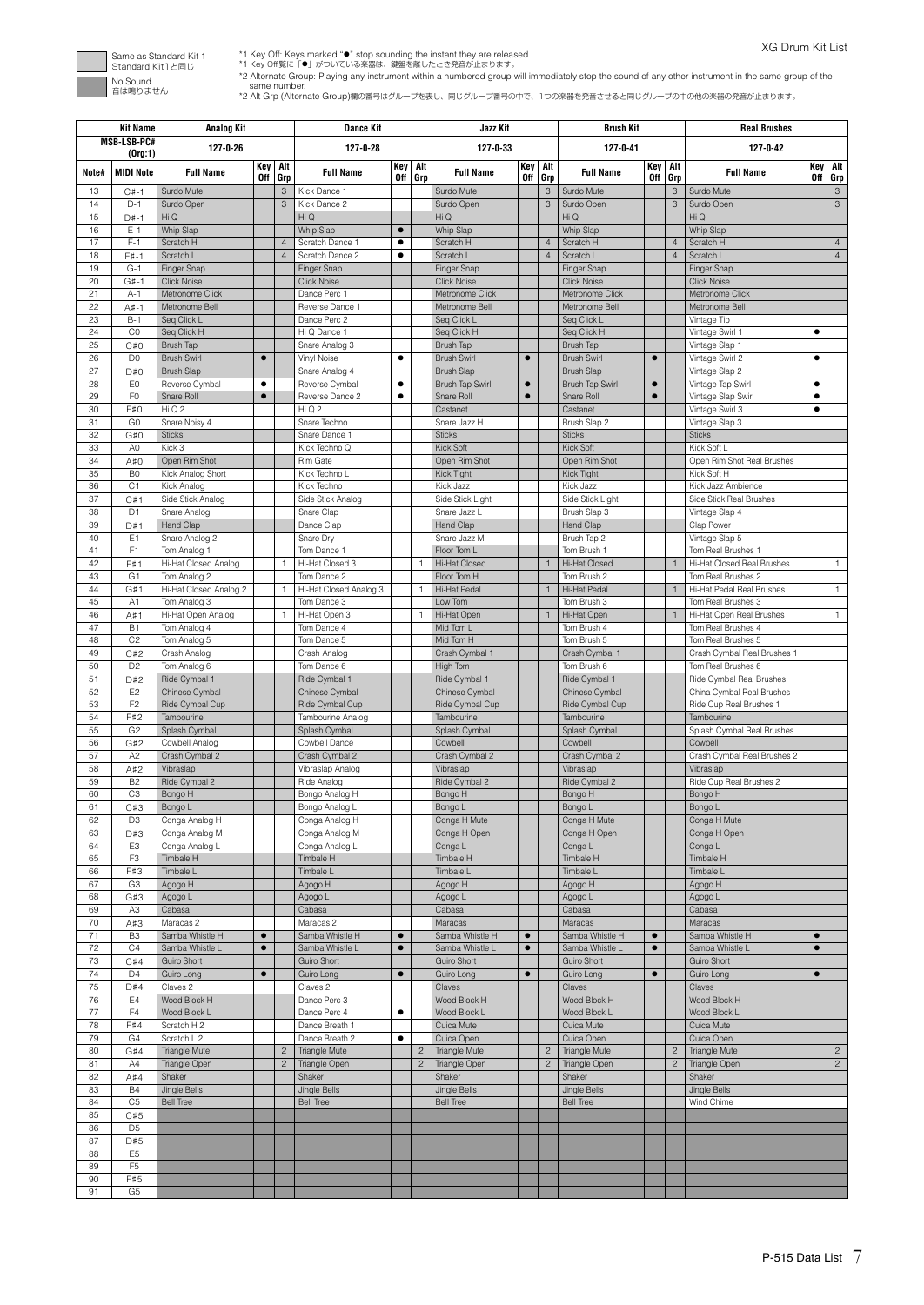|              | <b>Kit Name</b>                  | <b>Symphony Kit</b>               |                        |                           | <b>Hip Hop Kit</b>                    |                   |                | <b>Break Kit</b>                               |                   |                | <b>Power Kit</b>                       |                        |                           | <b>Real Drums</b>                  |                   |                           |
|--------------|----------------------------------|-----------------------------------|------------------------|---------------------------|---------------------------------------|-------------------|----------------|------------------------------------------------|-------------------|----------------|----------------------------------------|------------------------|---------------------------|------------------------------------|-------------------|---------------------------|
|              | MSB-LSB-PC#<br>(0rg:1)           | 127-0-49                          |                        |                           | 127-0-57                              |                   |                | 127-0-58                                       |                   |                | 127-0-88                               |                        |                           | 127-0-92                           |                   |                           |
| Note#        | <b>MIDI Note</b>                 | <b>Full Name</b>                  | Key<br><b>Off</b>      | Alt<br>Grp                | <b>Full Name</b>                      | Key<br><b>Off</b> | Alt<br>Grp     | <b>Full Name</b>                               | Key<br><b>Off</b> | Alt<br>Gro     | <b>FullName</b>                        | Key<br><b>Off</b>      | Alt<br>Gro                | <b>Full Name</b>                   | Key<br><b>Off</b> | Alt<br>Grp                |
| 13           | $C#-1$                           | Surdo Mute                        |                        | $\ensuremath{\mathsf{3}}$ | Surdo Mute                            |                   | 5              | Surdo Mute                                     |                   | 3              | Surdo Mute                             |                        | $\ensuremath{\mathsf{3}}$ | Surdo Mute                         |                   | $\ensuremath{\mathsf{3}}$ |
| 14           | $D-1$                            | Surdo Open                        |                        | $\mathsf 3$               | Surdo Open                            |                   | $\overline{5}$ | Surdo Open                                     |                   | 3              | Surdo Open                             |                        | 3                         | Surdo Open                         |                   | $\ensuremath{\mathsf{3}}$ |
| 15           | $D#-1$                           | Hi Q                              |                        |                           | Hi Q                                  |                   |                | Hi Q                                           |                   |                | Hi Q                                   |                        |                           | Hi Q                               |                   |                           |
| 16<br>17     | $E-1$<br>$F-1$                   | <b>Whip Slap</b><br>Scratch H     |                        | $\overline{4}$            | <b>Whip Slap</b><br>Scratch H         |                   | $6\phantom{1}$ | Whip Slap<br>Scratch H                         |                   | $\overline{4}$ | <b>Whip Slap</b><br>Scratch H          |                        | $\overline{4}$            | <b>Whip Slap</b><br>Scratch H      |                   | $\overline{4}$            |
| 18           | $F# - 1$                         | Scratch L                         |                        | $\overline{4}$            | Scratch L                             |                   | 6              | Scratch L                                      |                   | $\overline{4}$ | Scratch L                              |                        | $\overline{4}$            | Scratch L                          |                   | $\overline{4}$            |
| 19           | $G-1$                            | Finger Snap                       |                        |                           | Hi-Hat Closed T8 2                    |                   | 4              | Finger Snap                                    |                   |                | Finger Snap                            |                        |                           | Finger Snap                        |                   |                           |
| 20           | $G#-1$                           | <b>Click Noise</b>                |                        |                           | Tom T83                               |                   |                | Snare Break 8                                  |                   |                | Click Noise                            |                        |                           | <b>Click Noise</b>                 |                   |                           |
| 21           | $A-1$                            | Metronome Click<br>Metronome Bell |                        |                           | Hi-Hat Open T8 2                      |                   | $\overline{4}$ | Snare Break 9                                  |                   |                | Metronome Click                        |                        |                           | Metronome Click                    |                   |                           |
| 22<br>23     | $A# - 1$<br>$B-1$                | Seg Click L                       |                        |                           | Tom T86<br>Crash T8                   |                   |                | Hi-Hat Closed Break 1<br>Hi-Hat Closed Break 2 | ٠<br>٠            |                | Metronome Bell<br>Seg Click L          |                        |                           | Metronome Bell<br>Seg Click L      |                   |                           |
| 24           | C <sub>0</sub>                   | Seq Click H                       |                        |                           | Triangle Mute                         |                   | $\overline{1}$ | Kick Break Deep                                |                   |                | Seq Click H                            |                        |                           | Seq Click H                        |                   |                           |
| 25           | C#0                              | <b>Brush Tap</b>                  |                        |                           | Triangle Open                         |                   | $\mathbf{1}$   | Snare Hip                                      |                   |                | Brush Tap                              |                        |                           | Brush Tap                          |                   |                           |
| 26           | D <sub>0</sub>                   | <b>Brush Swirl</b>                | $\bullet$              |                           | Wind Chime                            |                   |                | Snare Lo-Fi                                    |                   |                | <b>Brush Swirl</b>                     | $\bullet$              |                           | Brush Tap Swirl                    | ٠                 |                           |
| 27           | D#0                              | <b>Brush Slap</b>                 |                        |                           | Tambourine Light 2                    |                   |                | Snare Clappy                                   |                   |                | <b>Brush Slap</b>                      |                        |                           | <b>Brush Slap</b>                  |                   |                           |
| 28<br>29     | E0<br>F <sub>0</sub>             | Brush Tap Swirl<br>Snare Roll     | $\bullet$<br>$\bullet$ |                           | Tambourine Light 1<br>Kick HipHop 9   |                   |                | Snare LdwH Mono<br>Snare Rock Roll             | ٠                 |                | Brush Tap Swirl<br>Snare Roll          | $\bullet$<br>$\bullet$ |                           | Brush Tap Swirl<br>Snare Roll Rock | $\bullet$<br>٠    |                           |
| 30           | F#0                              | Castanet                          |                        |                           | Hi-Hat Closed Tek                     |                   | 3              | Snare Gate 1                                   |                   |                | Castanet                               |                        |                           | Castanet                           |                   |                           |
| 31           | G <sub>0</sub>                   | Snare Soft                        |                        |                           | Kick Gate                             |                   |                | Snare Mid                                      |                   |                | Snare Soft Power 1                     |                        |                           | Snare Tight                        |                   |                           |
| 32           | G#0                              | <b>Sticks</b>                     |                        |                           | Hi-Hat Open Lo-Fi                     |                   | 3              | Snare Break Rim                                |                   |                | <b>Sticks</b>                          |                        |                           | <b>Sticks</b>                      |                   |                           |
| 33           | A <sub>0</sub>                   | Kick Soft 2                       |                        |                           | Kick Gran Casa Open                   |                   |                | Kick Break Heavy                               |                   |                | Kick Ambient+                          |                        |                           | Kick Genuine                       |                   |                           |
| 34           | A#0                              | Open Rim Shot                     |                        |                           | Hi-Hat Reverse Drum&Bass              |                   |                | Snare Hip Rim 4<br>Kick Break 2                |                   |                | Open Rim Power 1                       |                        |                           | Rim Real<br>Kick Real 1            |                   |                           |
| 35<br>36     | B <sub>0</sub><br>C <sub>1</sub> | Gran Cassa<br>Gran Cassa Mute     |                        |                           | Kick HipHop 1<br>Kick Analog CR       |                   |                | Kick Break 1                                   |                   |                | Kick Power Open<br>Kick Power Mute     |                        |                           | Kick Real 2                        |                   |                           |
| 37           | C#1                              | Side Stick                        |                        |                           | Snare Analog Sm Rim                   |                   |                | Snare Hip Rim 1                                |                   |                | Side Stick Power                       |                        |                           | <b>Stick Real</b>                  |                   |                           |
| 38           | D <sub>1</sub>                   | <b>Band Snare</b>                 |                        |                           | Snare HipHop 1                        |                   |                | Snare Break 3                                  |                   |                | Snare Power 1                          |                        |                           | Snare Real 1                       |                   |                           |
| 39           | D#1                              | Hand Clap                         |                        |                           | Snare Clappy                          |                   |                | Snare Break 1                                  |                   |                | Hand Clap Power                        |                        |                           | Clap Power                         |                   |                           |
| 40           | E <sub>1</sub>                   | Band Snare 2                      |                        |                           | Snare HipHop 2                        |                   |                | Snare Break 2                                  |                   |                | Snare Rough                            |                        |                           | Snare Real 2                       |                   |                           |
| 41           | F <sub>1</sub>                   | Floor Tom L                       |                        |                           | Floor Tom L                           |                   |                | Tom Break 1                                    |                   |                | Tom Power 1                            |                        |                           | Tom Real 1                         |                   |                           |
| 42<br>43     | F#1<br>G1                        | Hi-Hat Closed<br>Floor Tom H      |                        | $\mathbf{1}$              | Hi-Hat Closed HipHop<br>Low Tom       |                   | $\overline{c}$ | Hi-Hat Closed Rock Soft<br>Tom Break 2         |                   | $\mathbf{1}$   | Hi-Hat Closed Power<br>Tom Power 2     |                        | 1                         | Hi-Hat Closed Real<br>Tom Real 2   |                   | $\mathbf{1}$              |
| 44           | G#1                              | Hi-Hat Pedal                      |                        | $\mathbf{1}$              | Hi-Hat Pedal HipHop                   |                   | $\overline{c}$ | Hi-Hat Pedal Rock                              |                   | $\mathbf{1}$   | Hi-Hat Pedal Power                     |                        | 1                         | Hi-Hat Pedal Real                  |                   | $\mathbf{1}$              |
| 45           | A1                               | Low Tom                           |                        |                           | Mid Tom L                             |                   |                | Tom Break 3                                    |                   |                | Tom Power 3                            |                        |                           | Tom Real 3                         |                   |                           |
| 46           | A#1                              | Hi-Hat Open                       |                        | $\mathbf{1}$              | Hi-Hat Open HipHop                    |                   | $\overline{c}$ | Hi-Hat Half Open Rock                          |                   | 1              | Hi-Hat Open Power                      |                        | 1                         | Hi-Hat Open Real                   |                   | $\mathbf{1}$              |
| 47           | <b>B1</b>                        | Mid Tom L                         |                        |                           | High Tom                              |                   |                | Tom Break 4                                    |                   |                | Tom Power 4                            |                        |                           | Tom Real 4                         |                   |                           |
| 48           | C <sub>2</sub>                   | Mid Tom H                         |                        |                           | Ride Cymbal 3                         |                   |                | Tom Break 5                                    |                   |                | Tom Power 5                            |                        |                           | Tom Real 5                         |                   |                           |
| 49<br>50     | C#2<br>D <sub>2</sub>            | Hand Cymbal<br>High Tom           |                        |                           | Crash Cymbal 3<br>Shaker <sub>2</sub> |                   |                | Crash Cymbal 1<br>Tom Break 6                  |                   |                | Crash Cymbal Acoustic 1<br>Tom Power 6 |                        |                           | Crash Cymbal Real 1<br>Tom Real 6  |                   |                           |
| 51           | D#2                              | Hand Cymbal Short                 |                        |                           | Scratch Bass Drum Forward             |                   |                | Ride Cymbal 3                                  |                   |                | Ride Cymbal Acoustic 1                 |                        |                           | Ride Cymbal Real 1                 |                   |                           |
| 52           | E <sub>2</sub>                   | Chinese Cymbal                    |                        |                           | Scratch Bass Drum Reverse             |                   |                | China Cymbal 2                                 |                   |                | China Cymbal Acoustic                  |                        |                           | China Cymbal Real                  |                   |                           |
| 53           | F <sub>2</sub>                   | Ride Cymbal Cup                   |                        |                           | Kick HipHop 2                         |                   |                | Ride Cymbal Cup 2                              |                   |                | Ride Cymbal Cup Acoustic               |                        |                           | Ride Cymbal Cup Real               |                   |                           |
| 54           | F#2                              | Tambourine                        |                        |                           | Snare HipHop Rim 2                    |                   |                | Tambourine 1 Hit                               |                   |                | Tambourine                             |                        |                           | Tambourine                         |                   |                           |
| 55<br>56     | G <sub>2</sub>                   | Splash Cymbal                     |                        |                           | HipHop Clap 2                         |                   |                | Splash Cymbal 2<br>Cowbell 1                   |                   |                | Splash Cymbal Acoustic<br>Cowbell      |                        |                           | Splash Cymbal Real<br>Cowbell      |                   |                           |
| 57           | G#2<br>A <sub>2</sub>            | Cowbell<br>Hand Cymbal 2          |                        |                           | HipHop Snap 1<br>Snare HipHop 3       |                   |                | Crash Cymbal 2                                 |                   |                | Crash Cymbal Acoustic 2                |                        |                           | Crash Cymbal Real 2                |                   |                           |
| 58           | A#2                              | Vibraslap                         |                        |                           | Electric Clap 2                       |                   |                | Cowbell RX11                                   |                   |                | Vibraslap                              |                        |                           | Vibraslap                          |                   |                           |
| 59           | B <sub>2</sub>                   | Hand Cymbal Short 2               |                        |                           | Kick Hip Deep                         |                   |                | Ride Cymbal 2                                  |                   |                | Ride Cymbal Acoustic 2                 |                        |                           | Ride Cymbal Real 2                 |                   |                           |
| 60           | C <sub>3</sub>                   | Bongo H                           |                        |                           | Kick HipHop 3                         |                   |                | Bongo H                                        |                   |                | Bongo H                                |                        |                           | Bongo H                            |                   |                           |
| 61           | C#3                              | Bongo L                           |                        |                           | Snare HipHop Rim 3                    |                   |                | Bongo L<br>Conga H Tip                         |                   |                | Bongo L                                |                        |                           | Bongo L                            |                   |                           |
| 62<br>63     | D <sub>3</sub><br>D#3            | Conga H Mute<br>Conga H Open      |                        |                           | Snare HipHop 5<br>Electric Clap 1     |                   |                | Conga H Open Slap                              |                   |                | Conga H Mute<br>Conga H Open           |                        |                           | Conga H Mute<br>Conga H Open       |                   |                           |
| 64           | E3                               | Conga L                           |                        |                           | Handbell H                            |                   |                | Conga H Open                                   |                   |                | Conga l                                |                        |                           | Conga L                            |                   |                           |
| 65           | F <sub>3</sub>                   | Timbale H                         |                        |                           | Kick HipHop 4                         |                   |                | Bongo 2 H                                      |                   |                | Timbale H                              |                        |                           | Timbale H                          |                   |                           |
| 66           | F#3                              | Timbale L                         |                        |                           | HipHop Clap 3                         |                   |                | Bongo 2 L                                      |                   |                | Timbale L                              |                        |                           | Timbale L                          |                   |                           |
| 67           | G <sub>3</sub>                   | Agogo H                           |                        |                           | HipHop Snap 2                         |                   |                | Conga Open                                     |                   |                | Agogo H                                |                        |                           | Agogo H                            |                   |                           |
| 68<br>69     | G#3<br>A3                        | Agogo L<br>Cabasa                 |                        |                           | Snare HipHop Rim 5<br>HipHop Flex 1   |                   |                | Agogo L<br>Cabasa                              |                   |                | Agogo L<br>Cabasa                      |                        |                           | Agogo L<br>Cabasa                  |                   |                           |
| 70           | A#3                              | Maracas                           |                        |                           | HipHop Flex 2                         |                   |                | Maracas Slur                                   |                   |                | Maracas                                |                        |                           | Maracas                            |                   |                           |
| 71           | B <sub>3</sub>                   | Samba Whistle H                   | $\bullet$              |                           | Shaker 2                              |                   |                | Timbale H                                      |                   |                | Samba Whistle H                        | $\bullet$              |                           | Samba Whistle H                    | $\bullet$         |                           |
| 72           | C4                               | Samba Whistle L                   | $\bullet$              |                           | Kick HipHop 5                         |                   |                | Timbale L                                      |                   |                | Samba Whistle L                        | $\bullet$              |                           | Samba Whistle L                    | $\bullet$         |                           |
| 73           | C#4                              | Guiro Short                       |                        |                           | Snare HipHop Rim 4                    |                   |                | Scratch H 3                                    | $\bullet$         |                | Guiro Short                            |                        |                           | Guiro Short                        |                   |                           |
| 74<br>$75\,$ | D <sub>4</sub><br>D#4            | Guiro Long<br>Claves              | $\bullet$              |                           | Snare HipHop 6<br>Snare HipHop 11     |                   |                | Scratch Down<br>Claves                         | $\bullet$         |                | Guiro Long<br>Claves                   | $\bullet$              |                           | Guiro Long<br>Claves               | $\bullet$         |                           |
| 76           | E4                               | Wood Block H                      |                        |                           | Kick HipHop 10                        |                   |                | Wood Block H                                   |                   |                | Wood Block H                           |                        |                           | Wood Block H                       |                   |                           |
| 77           | F4                               | Wood Block L                      |                        |                           | Snare HipHop 7                        |                   |                | Wood Block L                                   |                   |                | Wood Block L                           |                        |                           | Wood Block L                       |                   |                           |
| 78           | F#4                              | Cuica Mute                        |                        |                           | HipHop Clap 5                         |                   |                | Scratch H 2                                    |                   |                | Cuica Mute                             |                        |                           | Cuica Mute                         |                   |                           |
| 79           | G4                               | Cuica Open                        |                        |                           | Conga H Tip                           |                   |                | Scratch L 2                                    |                   |                | Cuica Open                             |                        |                           | Cuica Open                         |                   |                           |
| 80           | G#4                              | <b>Triangle Mute</b>              |                        | $\sqrt{2}$                | Conga H Heel                          |                   |                | <b>Triangle Mute</b>                           |                   | $\overline{c}$ | <b>Triangle Mute</b>                   |                        | $\overline{c}$            | <b>Triangle Mute</b>               |                   | $\overline{c}$            |
| 81<br>82     | A4<br>A#4                        | Triangle Open<br>Shaker           |                        | $\overline{c}$            | Conga H Open<br>Conga L Open 1        |                   |                | Triangle Open<br>Kick Break 3                  |                   | $\overline{c}$ | Triangle Open<br>Shaker                |                        | $\overline{c}$            | Triangle Open<br>Shaker            |                   | $\overline{2}$            |
| 83           | <b>B4</b>                        | Jingle Bells                      |                        |                           | Conga L Open 2                        |                   |                | Kick Break 4                                   |                   |                | Jingle Bells                           |                        |                           | Jingle Bells                       |                   |                           |
| 84           | C <sub>5</sub>                   | <b>Bell Tree</b>                  |                        |                           | Kick HipHop 8                         |                   |                | Kick Break 5                                   | ٠                 |                | Wind Chime                             |                        |                           | Wind Chime                         |                   |                           |
| 85           | C#5                              |                                   |                        |                           | HipHop Clap 6                         |                   |                | Kick Break 6                                   |                   |                |                                        |                        |                           |                                    |                   |                           |
| 86           | D <sub>5</sub>                   |                                   |                        |                           | Snare T8 1                            |                   |                | Kick Break 7                                   |                   |                |                                        |                        |                           |                                    |                   |                           |
| 87<br>88     | D#5<br>E <sub>5</sub>            |                                   |                        |                           | Snare T8 1 H<br>HipHop Clap 7         |                   |                | Hi-Hat Closed Break 3<br>Snare Break 4         |                   |                |                                        |                        |                           |                                    |                   |                           |
| 89           | F <sub>5</sub>                   |                                   |                        |                           | Tom T8 1                              |                   |                | Snare Break 5                                  |                   |                |                                        |                        |                           |                                    |                   |                           |
| 90           | F#5                              |                                   |                        |                           | Hi-Hat Closed T8 2                    |                   |                | Snare Break 6                                  |                   |                |                                        |                        |                           |                                    |                   |                           |
| 91           | G <sub>5</sub>                   |                                   |                        |                           | Tom T8 2                              |                   |                | Snare Break 7                                  |                   |                |                                        |                        |                           |                                    |                   |                           |